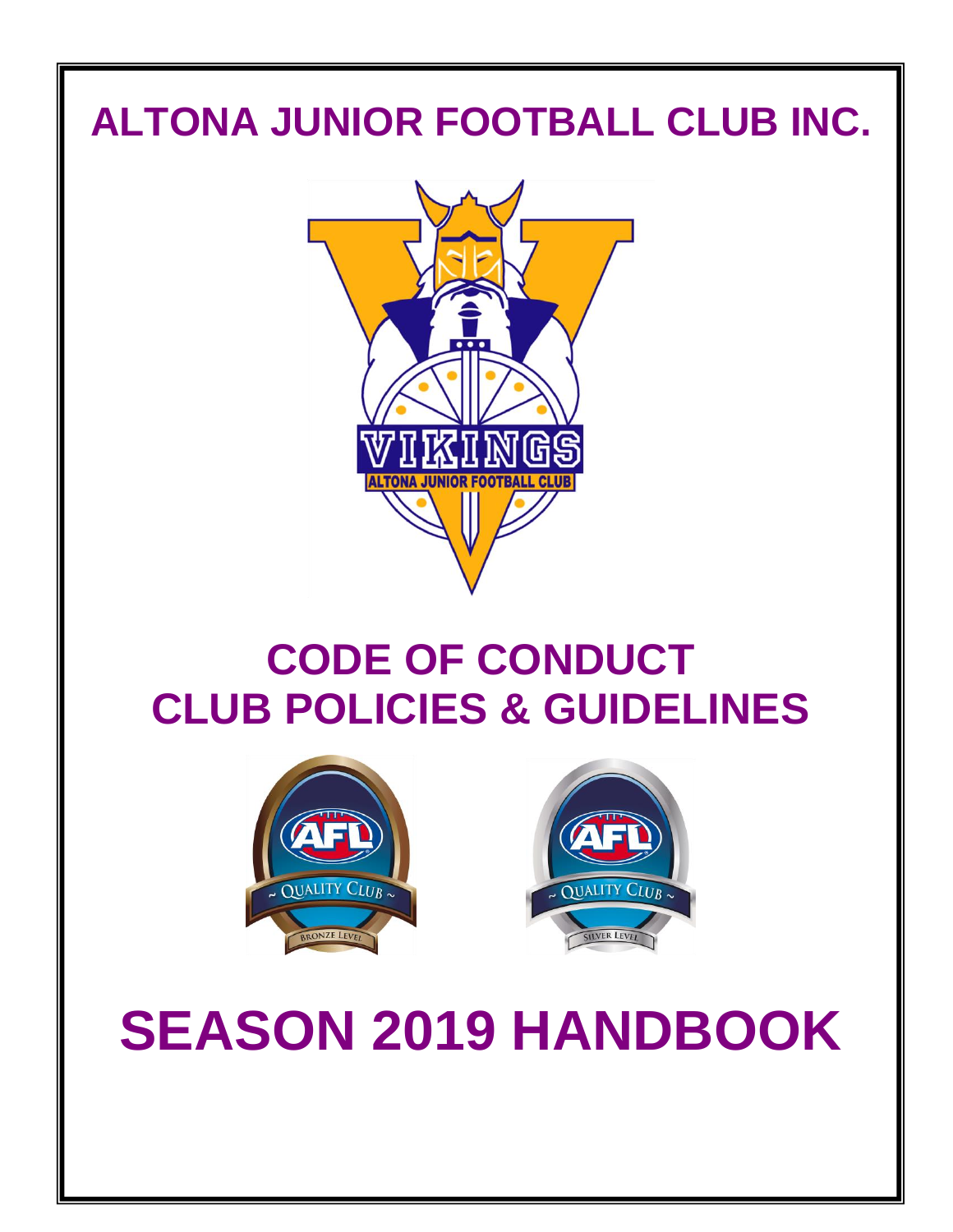## **WELCOME TO THE ALTONA JUNIOR FOOTBALL CLUB INC**

It is my pleasure on behalf of the Altona Junior Football Club committee to welcome all returning and new players and their families. We are all looking forward to the 2019 season.

The 2019 Committee welcome new members Jason Cassar, Fiona Roy, Nick Bond, Caryn Smith, and Narelle Peachey. We look forward to your input and support over the coming years, while we humbly thank our former president Vito Rubino, Club administrator Naomi Redpath, and Vice President Jason Walsh for their exceptional contributions to the Altona Junior Football Club they have made over many years. They have left the club in a fantastic state, and we will strive to build on the legacy they have left us.

Season 2019 promises to be very exciting for the Altona Junior Football Club. The growth of female football continues, and this season there will be 4 female sides from Under 10's to Under 18's. The boys will have 10 teams from Under 8's to Under 16's. The club will field up to 14 teams with approximately 350 players.

This season we look forward to further strengthening our great club as our coaches are headed by newly appointed coach coordinator Tyson Beckwith. Season 2019 the AJFC will introduce the "Advanced High Performance" coach mentoring program. The program developed by former AFL coach Chris Connolly will give our coaches access to multiple tools that will improve our coaches and our players. The boy's competition in 2019 will transition to even age groups from Under 10's to Under 16's. The WRFL decision to do this will pose some challenges, but also provide opportunities for our players to grow and develop. Remembering always that while the focus on development, it won't be without having fun.

On a personal note, I am honoured to be appointed as President of the Altona Junior Football Club. I will do all I can in this role to maintain the family friendly culture the club has, as we strive not to just develop our players as footballers, but responsible and respectful members of society.

We are proud to be a strong, inclusive club where everyone is welcome. We encourage good sportsmanship and fair play. We foster respect and commitment, hoping to leave a positive impact on all the young people that are involved with the Altona Junior Football Club. Go Vikings!

#### **Jordon Beckwith President, Altona Junior Football Club**

### **AJFC Mission Statement**

The Altona Junior Football Club encourages and values the participation of young players in, and the support of families and volunteers to, the game of football. The Club endeavours to:

- ◆ Teach the principles of good sportsmanship and how to work together as a team member to achieve a common goal;
- Give every player the opportunity to play at the highest level possible and reach their full potential;
- Provide the experience of highs and lows of playing a team sport with humility and dignity; and
- Provide a safe, friendly, and enjoyable environment for all.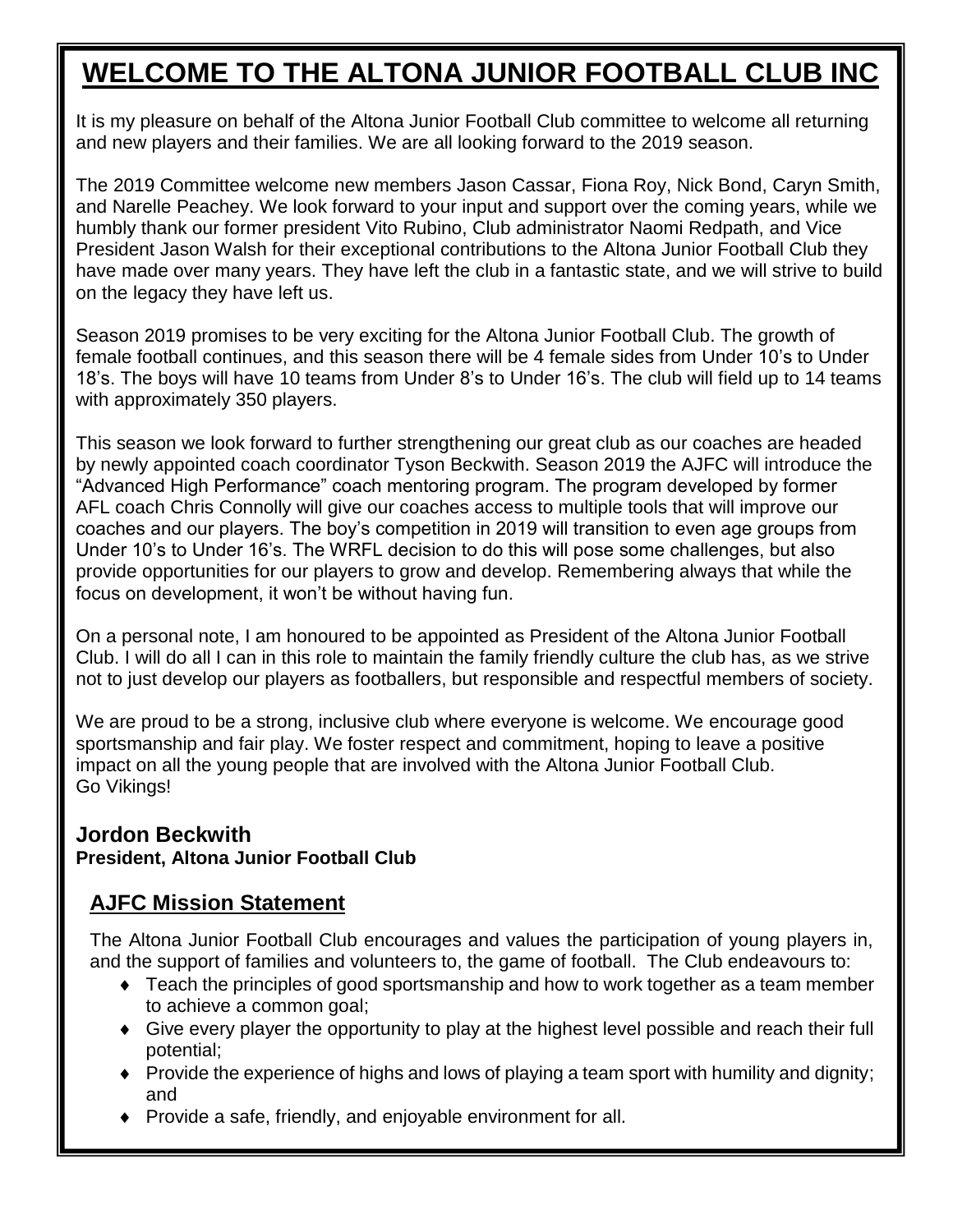## **TABLE OF CONTENTS**

| <b>ITEM NO.</b> | <b>ITEM SUBJECT</b>                                              | PAGE NO.       |
|-----------------|------------------------------------------------------------------|----------------|
| 1.0             | Altona Junior Football Club Inc Contacts                         |                |
| 1.1             | <b>Club and Ground Details</b>                                   | 1              |
| 1.2             | <b>Club Contact Details</b>                                      | 1              |
| 1.3             | 2019 Executive Committee                                         | 1              |
| 1.4             | 2019 General Committee                                           | 1              |
| 2.0             | 2019 Season Coaching Staff                                       | $\overline{2}$ |
| 3.0             | Coaching Co-ordination & Team Selection                          | 3              |
| 3.1             | <b>Coaches Co-ordinator Role</b>                                 | 3              |
| 3.2             | <b>Team Selection Criteria</b>                                   | 3              |
| 3.3             | On Field Disciplines                                             | $\overline{4}$ |
| 3.4             | Procedure for U16 Players selected to play in U18 Age Group      | 4              |
| 4.0             | Altona Junior Football Club Inc - Code of Conduct                | 5              |
| 4.1             | Mandatory and Enforceable Codes of Conduct for Coaches, Players, | 5              |
|                 | Parents, supporters and Officials                                |                |
| 4.2             | Philosophies Required to Support this Code of Practice           | 5              |
| 4.3             | Players' Code of Conduct                                         | 5              |
| 4.4             | <b>Officials' Code of Conduct</b>                                | 6              |
| 4.5             | <b>Parents Code of Conduct</b>                                   | 6              |
| 5.0             | Racial and Religious Tolerance Policy                            | $\overline{7}$ |
| 5.1             | Commitment                                                       | $\overline{7}$ |
| 5.2             | <b>Definitions</b>                                               | 7              |
| 5.3             | <b>Prohibited Conduct</b>                                        | 7              |
| 5.4             | <b>Authorised Persons</b>                                        | 8              |
| 5.5             | <b>Confidentiality and Records</b>                               | 8              |
| 5.6             | Inter-club Breach of Policy                                      | 8              |
| 5.7             | Intra-club Breach of Policy                                      | 9              |
| 5.8             | Management of Intra-club Complaints                              | 9              |
| 5.9             | Clubs' Liability                                                 | 10             |
| 6.0             | <b>Smoke Free Policy</b>                                         | 11             |
| 7.0             | <b>Payments Policy</b>                                           | 13             |
| 8.0             | Volunteer Management                                             | 14             |
| 8.1             | Rationale                                                        | 14             |
| 8.2             | <b>Rights &amp; Responsibilities</b>                             | 14             |
| 8.3             | Working with Children Checks                                     | 14             |
| 8.4             | <b>Volunteer Records</b>                                         | 14             |
| 8.5             | <b>Volunteer Roles</b>                                           | 15             |
| 9.0             | <b>Registration Policy</b>                                       | 16             |
| 10.0            | Nomination for WRFL Interleague Policy                           | 17             |
| 11.0            | <b>Mouth Guard Policy</b>                                        | 18             |
| 12.0            | Club Theme Song                                                  | 19             |
|                 |                                                                  |                |
|                 |                                                                  |                |
|                 |                                                                  |                |
|                 |                                                                  |                |
|                 |                                                                  |                |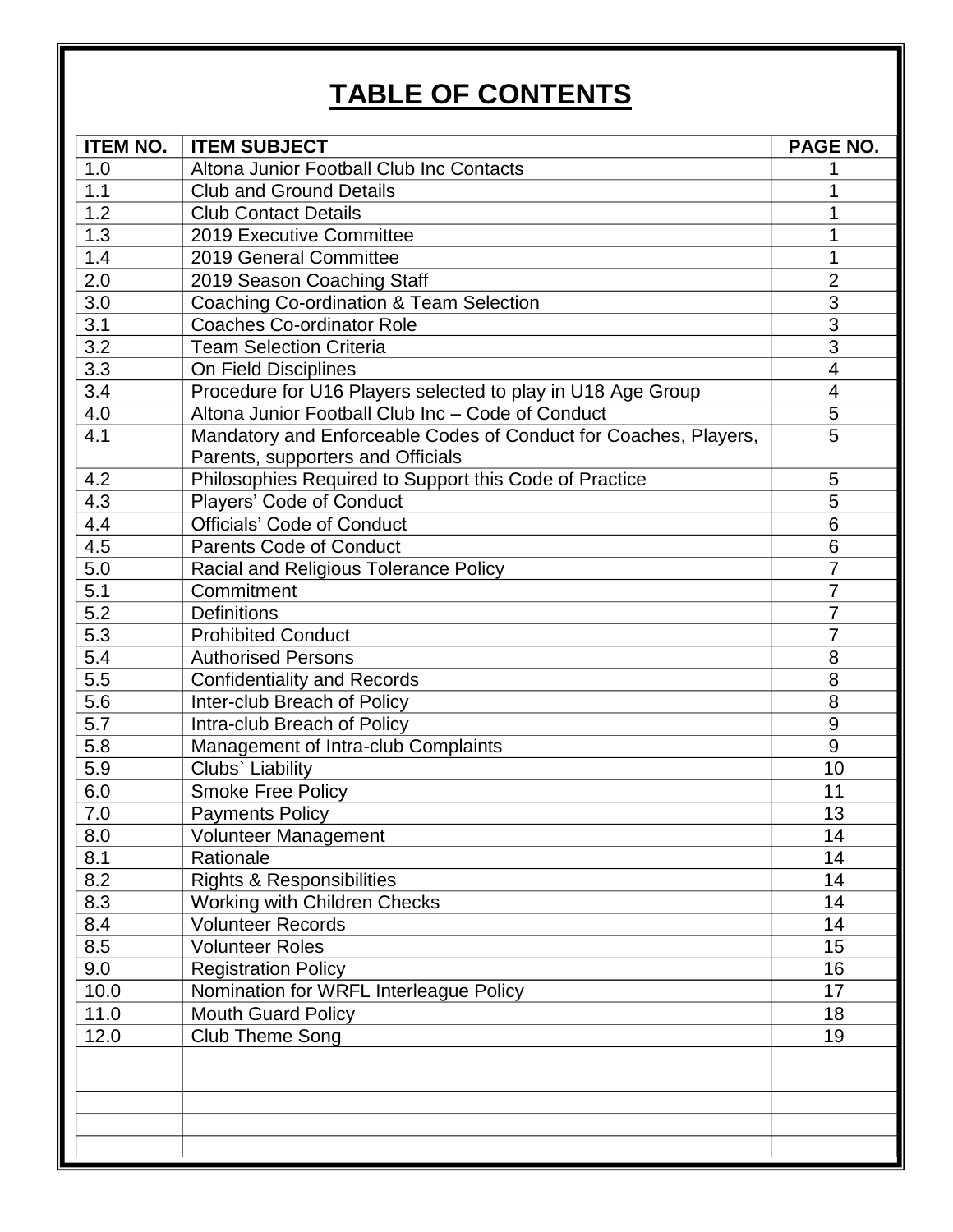## **1.0 ALTONA JUNIOR FOOTBALL CLUB INC CONTACTS**

#### **1.1 Club and Ground Details**

Altona Junior FC Location **Altona Junior FC Location JK Grant Reserve** 

#### **1.2 Club Contact Details**

Postal Address: P O Box 1099

 Sugar Gum Drive Altona (Melway ref 54 G9)

Altona Meadows, 3028 Email Address: and a structure of the structure of the structure of the structure of the structure of the structure of the structure of the structure of the structure of the structure of the structure of the structure of t

Club Website: altonajuniorfootballclub.com

#### **1.3 2019 Executive Committee**

| President:      | <b>JORDON BECKWITH</b> | 0439 481 668<br>ajfcpres@gmail.com  |
|-----------------|------------------------|-------------------------------------|
| Vice President: | <b>SHANNON MCKAY</b>   | splmmckay@bigpond.com               |
| Administrator:  | <b>PATRICE CASSAR</b>  | 0431 527 362<br>ajfcadmin@gmail.com |
| Treasurer:      | <b>JASON CASSAR</b>    | ajfctreasurer@gmail.com             |
| Registrar:      | <b>FIONA ROY</b>       | ajfcrego@gmail.com                  |

#### **1.4 2019 General Committee**:

| Coaches Co-ordinator<br>Assistant | <b>TYSON BECKWITH</b><br><b>JASON DALBY</b> | 0434 796 501 |
|-----------------------------------|---------------------------------------------|--------------|
| <b>Fundraising &amp; Apparel</b>  | <b>ADRIAN GOOSTRY</b>                       |              |
| Social Media                      | <b>NARELLE PEACHEY</b>                      |              |

General Committee MELINDA WHEELER TRISH MOORE JENNY MOLNAR CHRIS DYKE NICK BOND CARYN SMITH PETRA KUNZE NADINE BELLETTE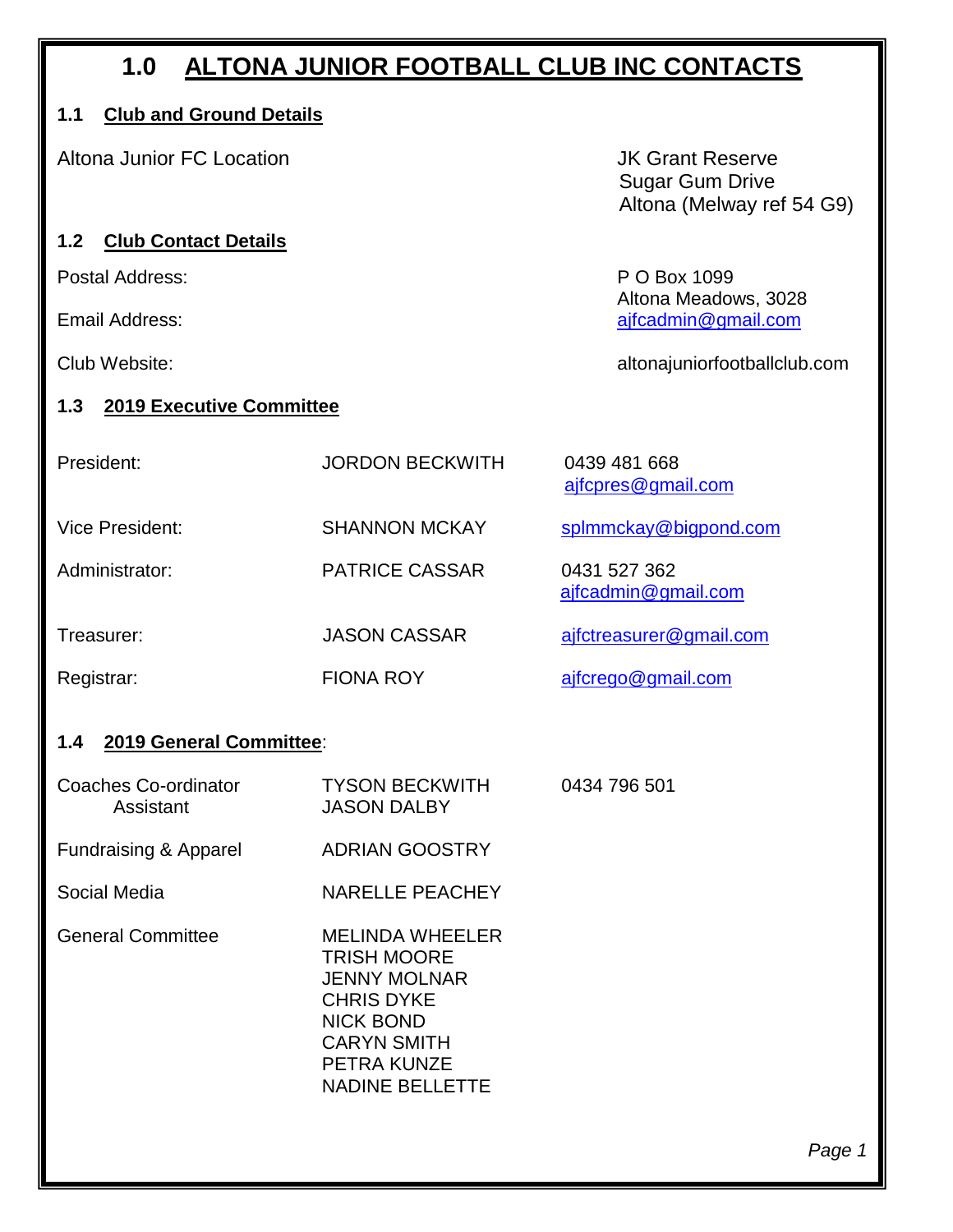## **2.0 COACHING STAFF**



Under 8/Coach Coordinator Under 9 Under 9 Under 9 Under 9 Under 9 Under 9 Under 9 Under 9 Under 9 Under 9 Under 9 Under 9 Under 9 Under 9 Under 9 Under 9 Under 9 Under 9 Under 9 Under 9 Under 9 Under 9 Under 9 Under 9 Unde Tyson Beckwith





Under 12 Under 12 Under 12



Under 12 Youth Girls **Under 14** Under 14 Under 14 Under 14 Under 14 Under 14 Under 14 Under 14 Under 14 Under 14 Under 14 Under 14 Under 14 Under 15 Under 15 Under 16 Under 16 Under 16 Under 16 Under 16 Under 16 Under 16 U Kacie Cook Dean Moloney



Under 15 Youth Girls **Constructed Under 16** Under 16 Under 18 Youth Girls **Under 18 Youth Girls** Trevor Urlich















Under 9 Under 10 Under 10 Under 10 Under 10 Youth Girls<br>
Rohan Hately Chris Tanti Chris Tanti Stephen Ogilvie Chris Tanti **Chris Tanti** Stephen Ogilvie



Gordon Davidson **Gordon Contract Contract Contract Contract Contract Contract Contract Contract Contract Contract Contract Contract Contract Contract Contract Contract Contract Contract Contract Contract Contract Contract** 



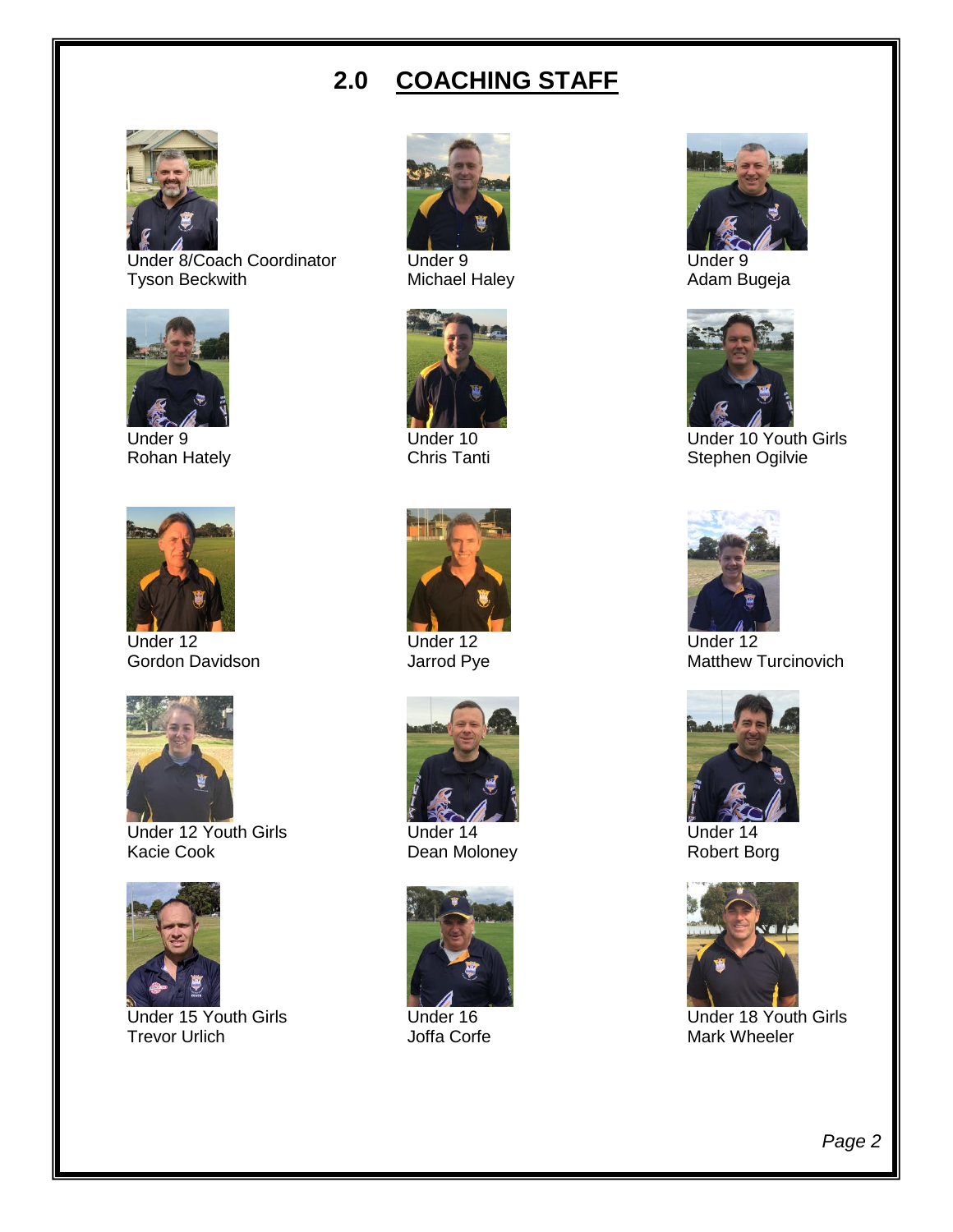## **3.0 COACHING CO- ORDINATOR & TEAM SELECTION**

#### **3.1 Coaches Coordinator – Tyson Beckwith**

Due to the ever-increasing size of the club and the pressures that our coaches and the committee come under at times, the Coaches Coordinator position was introduced in season 2006 and has proved to be a very positive improvement for the club and all its coaches.

The Coaches Coordinators role is broad and the following is a brief over-view of the position:

- Assist in the selection of coaches for the current season.
- Conduct regular meetings with coaches to discuss any ideas and/or issues which may be relevant.
- Promote and encourage strong communication between all coaches, especially between coaches in the one age group.
- First point of contact for coaches' issues or requests which may need to be raised with the committee.
- Encourage parental support to coaches in assisting with training drills and special skill development for players.
- Organise and maintain the required standard of equipment and supplies to provide all AJFC players the best opportunity to develop as footballers and people.
- To act as a mediator when any situations may arise and may be required.
- To support the club in ensuring that player and parental codes of conduct are adhered to.

#### **3.2 Team Selection Criteria**

It is the Altona Junior Football Clubs intention where possible that players will play in their correct age group. However individual circumstances will be taken into consideration on a case by case basis. This will be at the discretion of the Altona Junior Football Club management in consultation with the players, parents and coaches involved.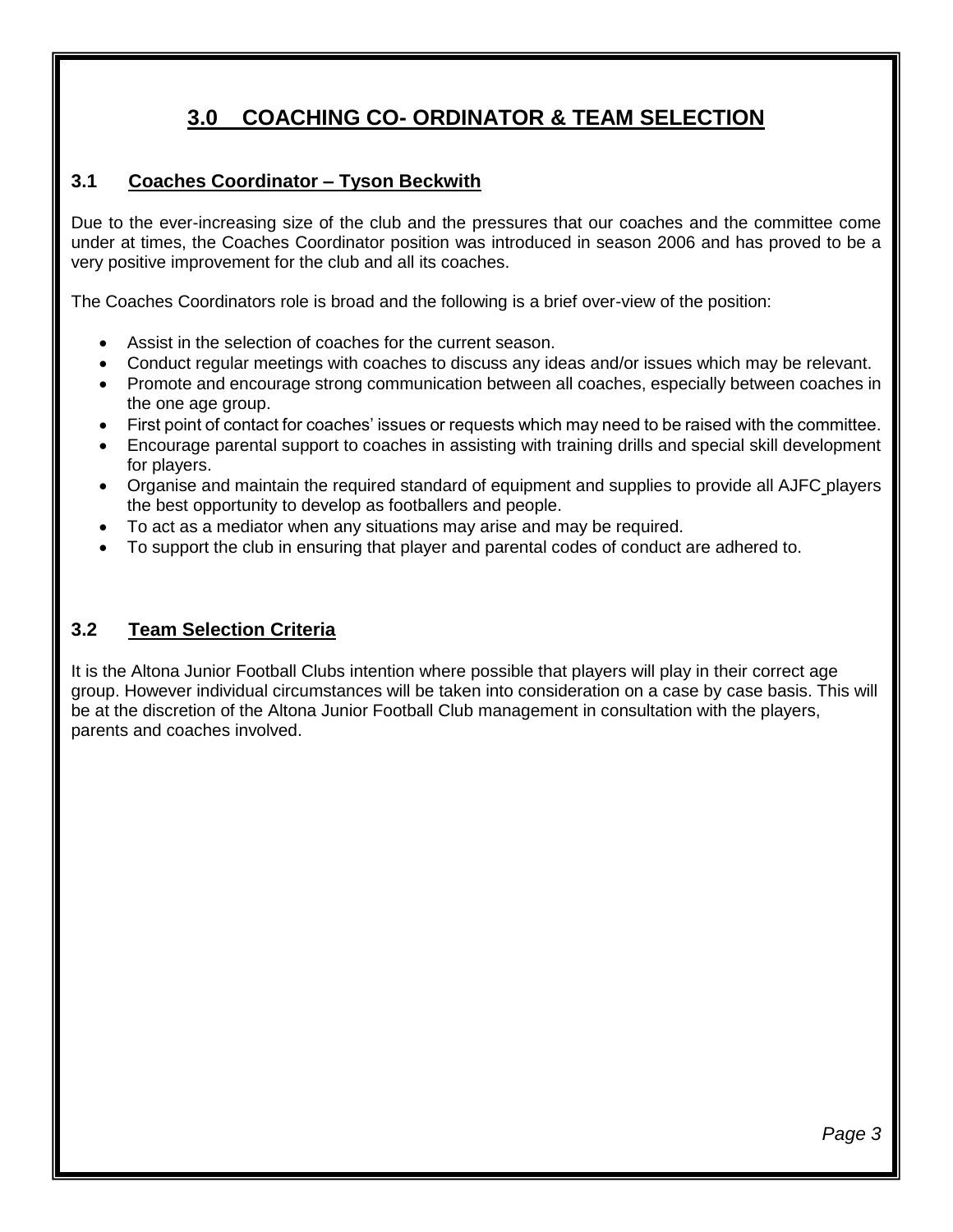#### **3.3 On Field Disciplines**

The on-field disciplines listed below have been in place since 2009 and are non-negotiable. All coaches will be required to implement them in all age groups.

- Any player who concedes a 50-metre penalty to be removed from the ground and spoken to by the coach and benched for a length of time at the coaches discretion.
- Any player who is swearing is to be removed from the ground and spoken to by the coach and benched for a length of time at the coach's discretion.
- Any player who is swearing and is audible to any member of the committee can expect to front the committee on a Tuesday night for a please explain.
- Any player sent off for a first time will be required to explain the send-off to the committee on Tuesday night before they can play the following game.
- Any player sent off for a second time in a season must front the committee on Tuesday night to be informed of a suspension.
- Any player sent off for a third time must front the committee on Tuesday night to give a good reason why they want to stay at the club and be given a longer suspension.
- Any player who chooses not to front the committee has their card removed until he/she does so, unless they make a prior agreement with the President and only the President.
- The coaches and committee retain the right to refer any player, parent, guardian, or supporter to the committee for disciplinary action for any breaches outside the actual game that any in way brings the club into disrepute.

#### **3.4****Procedure for U16 Players Selected and asked to Play in U18 Age Group**

There is a formal process that needs to be followed before the WRFL will allow any Altona Junior FC U16 players to play for the senior club in the U18 age group. This is due to us being separate clubs.

The president needs to apply to the WRFL for a "temporary permit" for each player and this must be done on a week-by-week basis. Failure to follow this process and obtaining a temporary permit for the players could result in the U18 team losing all points on the day for playing an unregistered player.

The following criteria were also created as a safeguard to the players and the Altona Junior FC and must be followed;

- 1. Any request from the senior club wanting to play an U16 player must be from the U18 coach directly through our U16 coach and the coach's co-coordinator who must fully agree to any of the U16 players playing on a particular day. This must be done on a week by week basis.
- 2. Any selected U16 players must agree to play and have both the ability and most importantly the capability to play in the U18 age group. The selected U16 player safety must be the main priority at all times and they should be used only in a peripheral role on the field.
- 3. The parents of any selected U16 boys must fully agree to their child playing in the U18 age group.
- 4. That U16 players do not over qualify in the U18 age group and must always remain eligible to qualify to play finals in the U16 age group.
- 5. The Altona Junior FC committee reserves the right to refuse to allow any U16 player to play in the U18 age group on a particular day if our club considers that it disadvantages the U16 age group.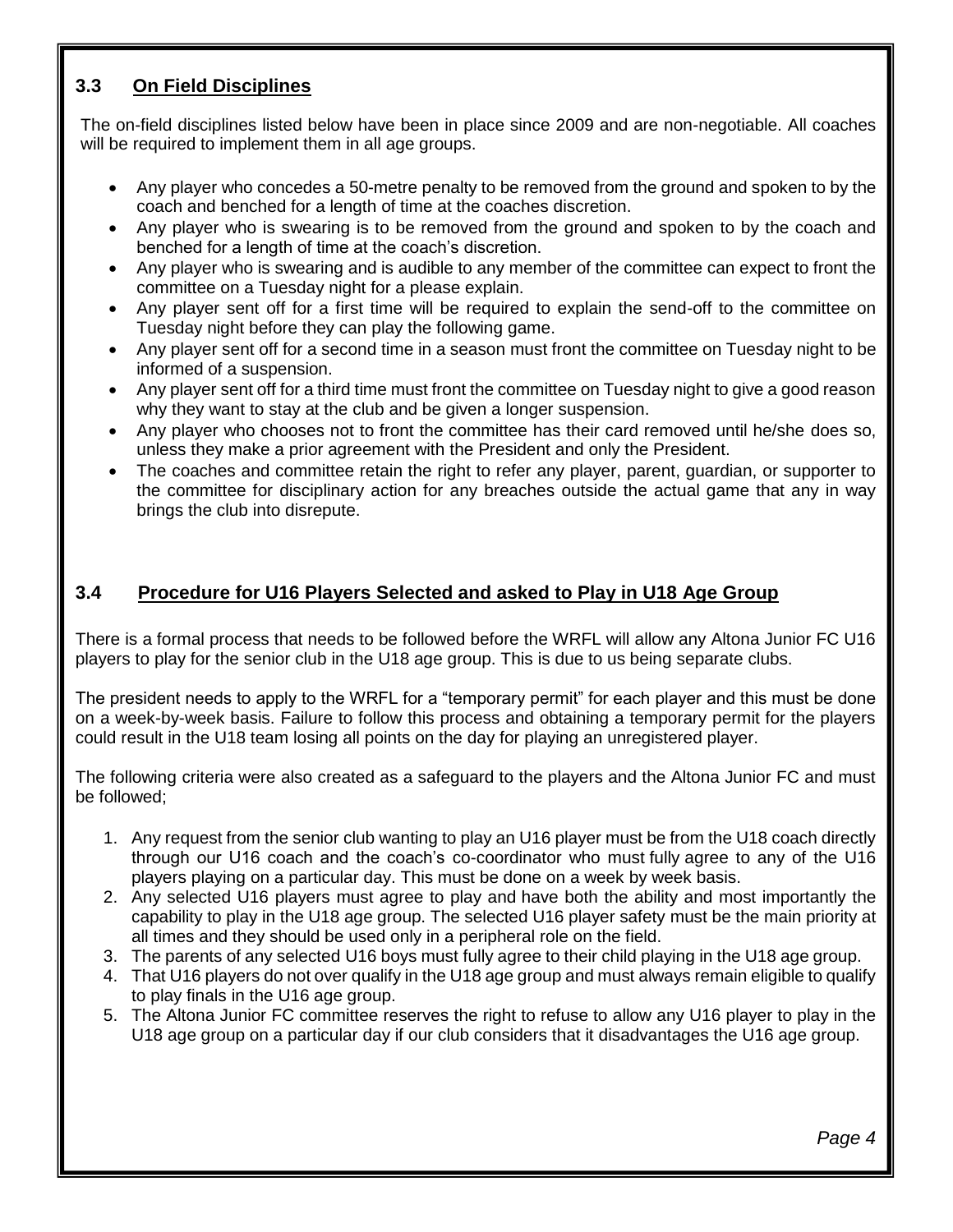## **4.0 ALTONA JUNIOR FC – CODE OF CONDUCT**

#### **4.1 Mandatory & Enforceable Codes of Conduct for Coaches, Players, Parents, Supporters and Officials**

#### **This Club Code of Conduct applies to all Altona Junior Football Club officials, volunteers, members and supporters.**

- The consumption of alcohol is strictly prohibited at any venue while junior football is being conducted.
- Players, spectators and officials should ensure that both on and off field behaviour is consistent with the principles of good sportsmanship. Therefore:
	- $\triangleright$  Swearing or abuse by either club officials, players or spectators is not permissible at any time.
	- $\triangleright$  Disputing an umpire's decisions or behaving in an aggressive manner toward them is totally unacceptable. If there is a genuine concern, there are appropriate channels of communication in place.
	- ➢ Aggressive behaviour and abuse toward opposition players, coaches, club officials or spectators is likewise unacceptable.
- All accredited coaches should be assessed by clubs regarding their knowledge of the Rules of the WRFL and their attitude toward working with young people. If their attitude or knowledge is inadequate, steps should be taken to enable them to attend the next available Coaches Accreditation Course for a further re-accreditation. Common sense should prevail if there is an attitudinal problem.

#### **4.2 Philosophies Required to Support this Code of Conduct**

- All participants should understand that the Rules of the game are mutual agreements which no-one should evade or break. All those involved in under age football should strive to develop a respect for the League in which they participate, their Club and their opponents.
- We all have an obligation to behave in a manner that will bring credit to ourselves, our Club and the game of Australian Rules Football.
- Players should be proud when walking off the ground after each game knowing they have given of their best.
- For the game to be enjoyable, players must have the opportunity to participate, learn and achieve their potential. The role of adults is to provide the environment for this to occur.
- Selection of teams and amount of field time given to players in under age football should not be decided on current ability only.
- Coaches must take into account the age group and skill level of those they are coaching neither expecting too much nor too little.
- It is inappropriate in under age football for clubs with a large list of players in any one age group to neither loan nor make allowances for those clubs with smaller lists. Those teams with the greater number should play with no more than one extra player on the field.

#### **4.3 Players' Code of Conduct**

- Play for the 'fun of it' and not just to please parents and coaches.
- Play by the Rules and the laws of the game.
- Never argue with an official. If you disagree, have your captain or coach approach the official during a break or after the game.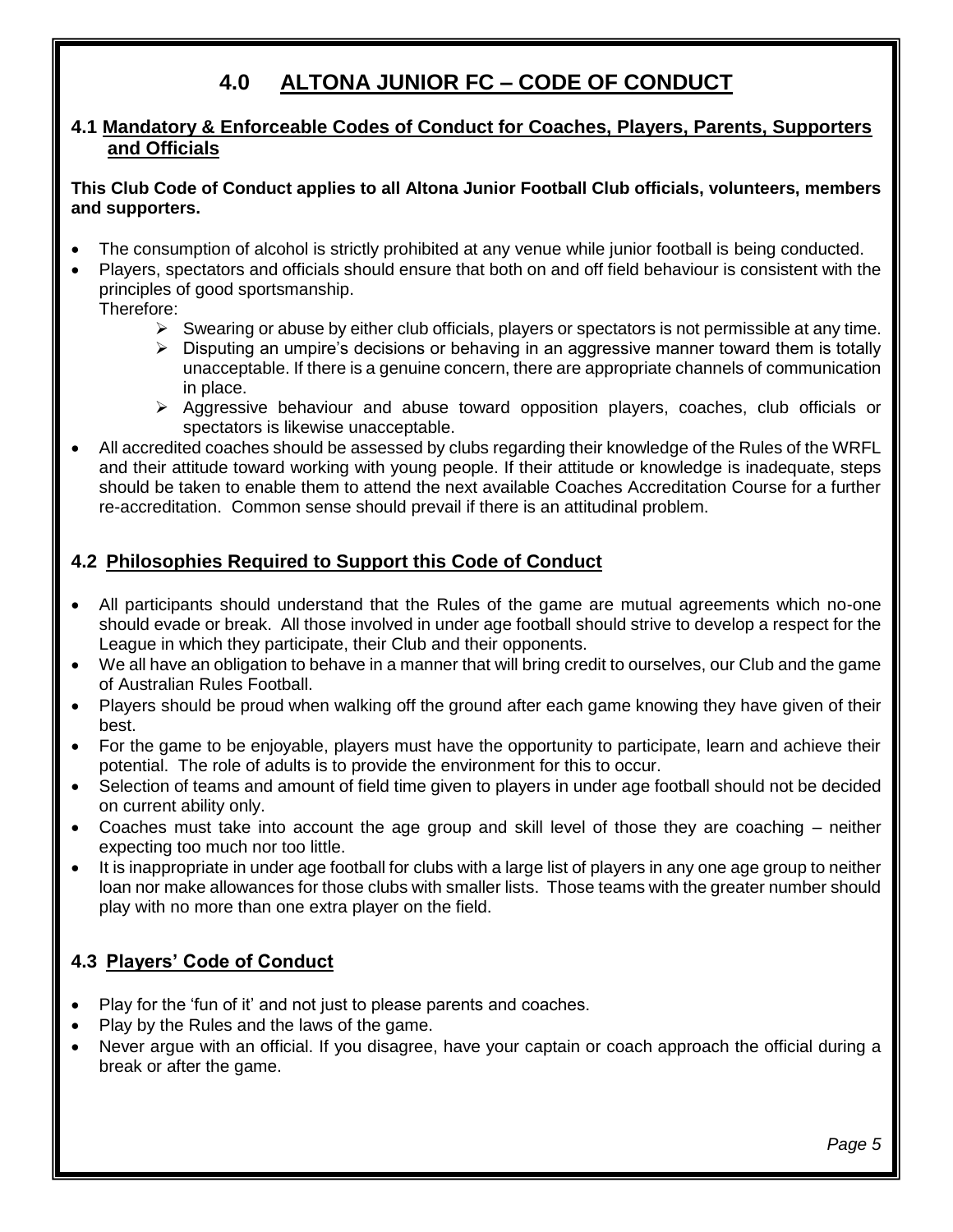#### **4.3 Players' Code of Conduct** *(Continued)*

- Control your temper. Verbal abuse of officials or other players, deliberately fouling or provoking an opponent and throwing equipment is not acceptable or permitted in any sport.
- Work equally hard for yourself and your team. Your team's performance will benefit and so will you.
- Be a good sport. Cheer all good plays whether they are by your team or the other team.
- Treat all players as you would like to be treated. Do not interfere with, bully or take unfair advantage of another player.
- Co-operate with your coach, team mates and opponents Without them, there would be no game.
- At all times show respect and manners to everyone concerned.

#### **4.4 Officials' Code of Conduct**

- Modify rules and regulations to match the skill of children and their needs.
- Compliment both teams on their effort.
- Be consistent, objective and courteous in calling all infractions.
- Condemn the deliberate foul as being unsportsmanlike and promote fair play and appropriate sports behaviour.
- Use common sense to ensure that overcalling violations does not lose the 'spirit of the game' for the children.
- Publicly encourage rule changes, which will enforce the principles of participation for fun and enjoyment.
- Actions speak larger than words. Ensure that both on and off the field your behaviour is consistent with the principles of good sportsmanship.
- Make a personal commitment to keep yourself informed of sound officiating principles and the principles of growth and development of children.

#### **4.5 Parents' Code of Conduct**

- If children are interested, encourage them to play sport. However, if a child is not willing to play, do not force him or her.
- Focus upon the child's effort and performance rather than the overall outcome of the event. This assists the child in setting realistic goals related to his/her ability by reducing the emphasis on winning.
- Teach children that an honest effort is as important as victory so that the result of each game is accepted without undue disappointment.
- Encourage children to always play according to the Rules.
- Never ridicule or yell at a child for making a mistake or losing a game.
- Remember that children learn best from example. Applaud good plays by both teams.
- If you disagree with an official, raise the issue through the appropriate channel rather than question the official's judgment and honesty in public. Remember that most officials volunteer their time and effort for your child's involvement.
- Support all efforts to remove verbal and physical abuse from sporting activities.
- Recognise the value and importance of volunteer coaches. They give of their time and resources to provide recreational activities for the children and deserve your support.
- Always remember two points Sportsmanship and most importantly, always have fun.
- Any grievances should be directed to the Team Manager or Coaches Co-ordinator.

**By registering our child with the Altona Junior Football Club we agree to abide by these principles. We support the Club in its undertakings and encourage the Club to take any necessary disciplinary actions including the suspension and banning where warranted of any players, parents and or spectators for repeated or serious breaches of these Codes of Conduct.**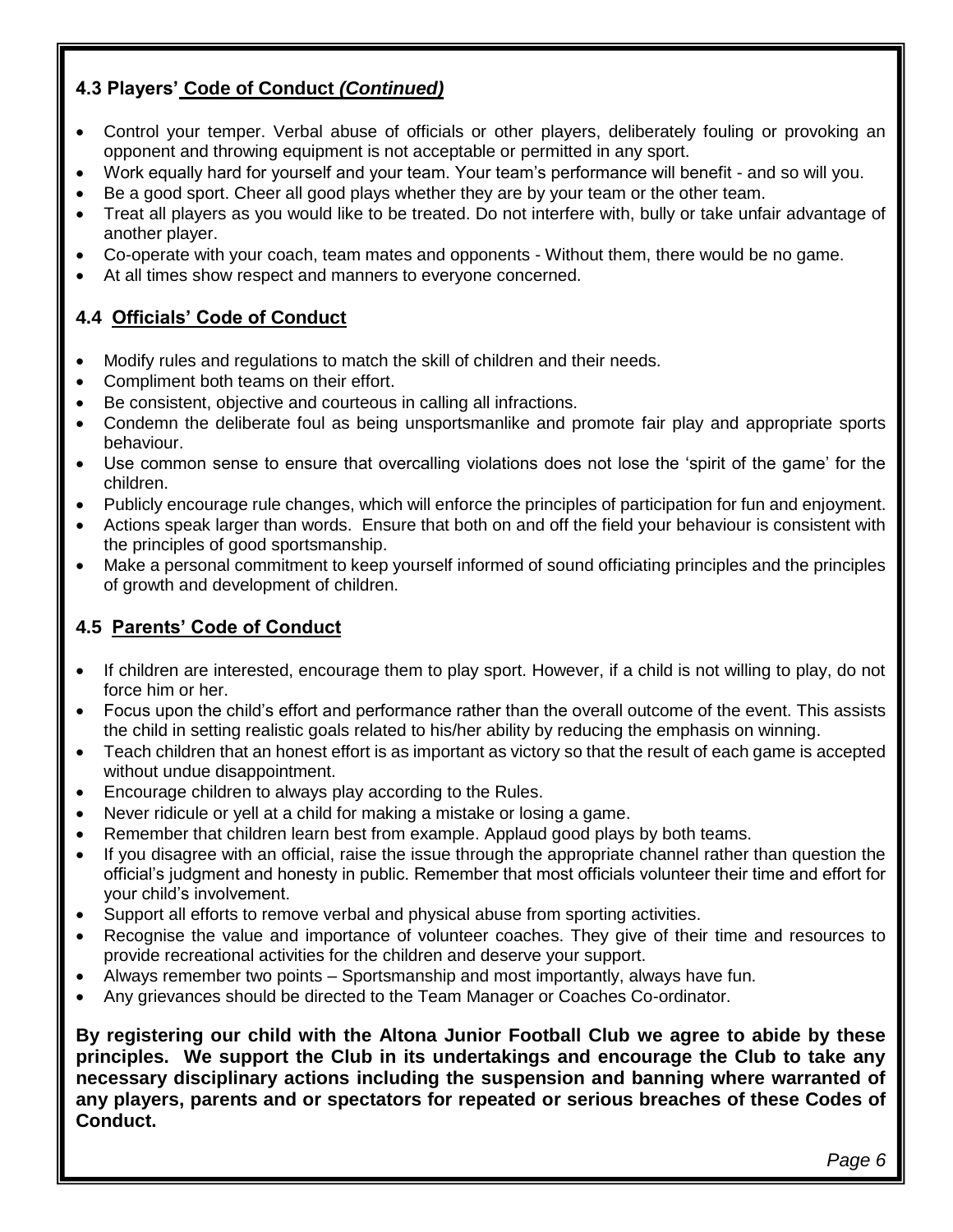## **5.0 RACIAL AND RELIGIOUS TOLERANCE POLICY**

#### **5.1 Commitment**

- **5.1.1.** The Altona Junior FC is committed to an environment which promotes racial and religious tolerance by prohibiting certain conduct and providing a means of redress for victims of racial and religious vilification and/or racial discrimination.
- **5.1.2.** The Club is bound by the Racial and Religious Tolerance Act 2001 (Vic), the Racial Discrimination Act 1975 (Cth), and the Equal Opportunity Act 1995 (Vic) (the legislation). This Policy is consistent with the legislation and the Australian Football League's Rule 30 and the Victorian Football League's Rule 7.3. This Policy is not in substitution of the legislation.
- **5.1.3.** The Club will ensure that this Policy is communicated to spectators and participants of the Club. It will also ensure that participants of the Club receive anti-racial and religious vilification and racial discrimination training on an annual basis.
- **5.1.4.** Nothing in this Policy prevents a person lodging a complaint in relation to racial and religious vilification and/or racial discrimination under the legislation. In the event a complaint is made under this policy the Club shall ensure that the parties are informed of their rights.

#### **5.2 Definitions**

"**Complaints process"** means the procedure outlined in sections 6, 7 and 8 of this Policy.

**"Club"** means the Altona Junior Football Club.

**"Engage in conduct"** includes use of the internet or email to publish or transmit statements or other material.

**"League"** means the Western Region Football League.

"**Detriment"** includes humiliation and denigration.

**"Discrimination"** means for the purpose of this Policy, conduct based on a person's race, religion, colour, descent or national or ethnic origin. Discrimination may be direct or indirect. Direct discrimination means treating or proposing to treat another person less favourably on the basis of a person's race, religion, colour, descent or national or ethnic origin. Indirect discrimination means imposing or intending to impose a requirement that a person of a particular race, religion, colour, descent or national or ethnic origin cannot comply with, but which a higher proportion of people without that attribute (or with a different attribute) can, when it is not reasonable in the circumstances to do so.

**"Participant"** includes a player, director, officer, employee, volunteer to and agent of a Football Club that participates in the League.

**"Spectator"** is a person that attends a football game or event conducted by a Club or the League.

#### **5.3 Prohibited Conduct**

#### **5.3.1 Racial and Religious Vilification**

No person in his/her capacity as a spectator or participant in the League in the course of carrying out his/her duties or functions as or incidental to being a participant in the League shall engage in conduct that offends, humiliates, intimidates, contempts, ridicules, incites, threatens, disparages, vilifies or insults another person on the basis of that person's race, religion, colour, descent or national or ethnic origin.

Page 7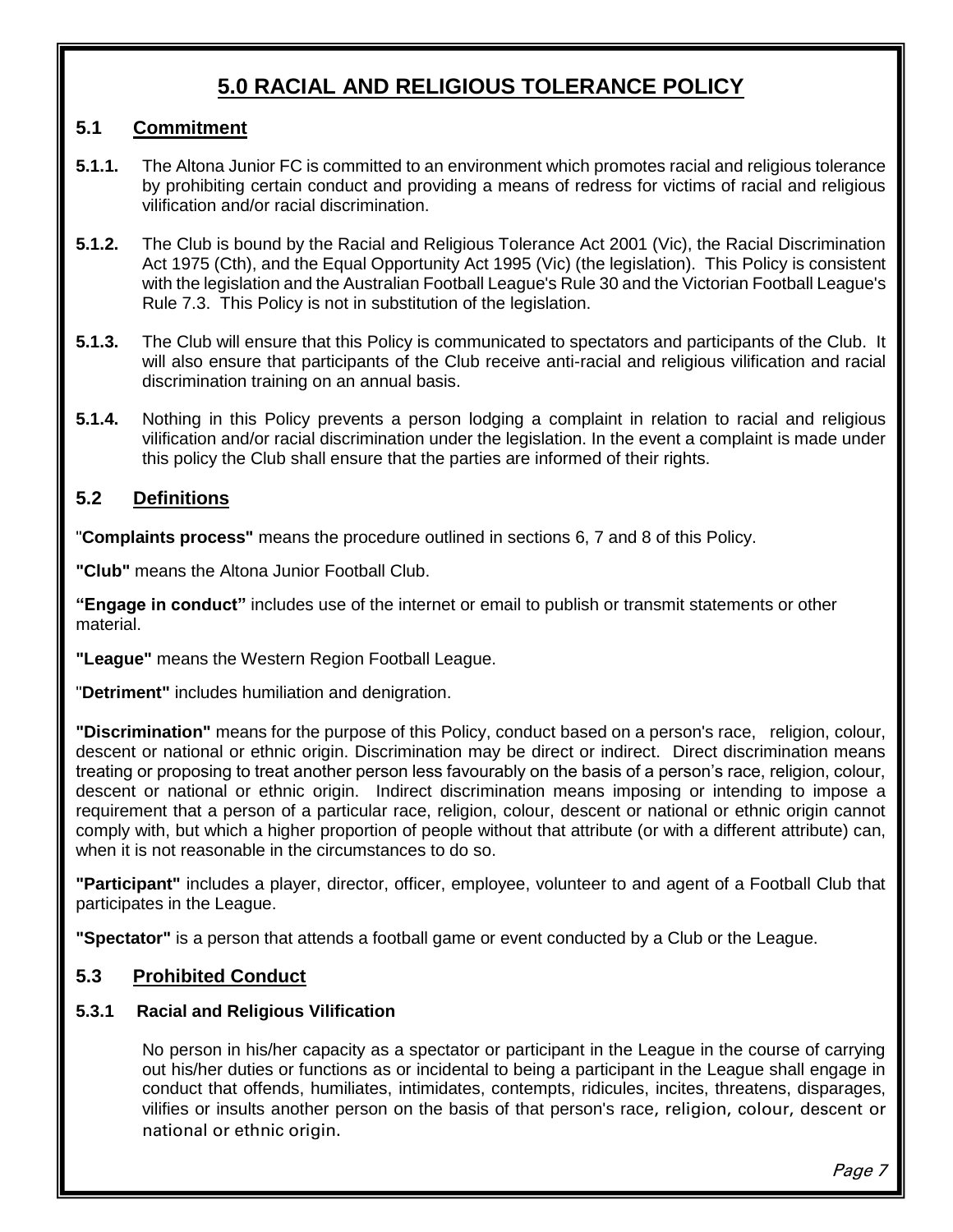#### **5.3.2 Serious Racial and Religious Vilification**

No person in his/her capacity as a spectator or participant in the Club in the course of carrying out his/her duties of functions as or incidental to being a participant in the Club shall intentionally engage in conduct that he/she knows Is likely to incite hatred against another person, or threaten physical harm or incite hatred in others to cause physical harm to a person or to a person's property because of that person's race, religion, colour, descent or national or ethnic origin.

#### **5.3.3 Racial and Religious discrimination**

No person in his/her capacity as a spectator or participant in the Club in the course of carrying out his/her duties or functions as or incidental to being a participant in the Club shall engage in conduct that discriminates, directly or indirectly against another person on the basis of that person's race, religion, colour, descent or national or ethnic origin.

#### **5.3.4 Victimisation**

No person in his/her capacity as a spectator or participant in the Club in the course of carrying out his/her duties or functions as or incidental to being a participant in the Club shall victimise another person.

A person will victimise another person (the victim) if:

- (a) The person subjects or threatens to subject the victim to any detriment because the victim (or a person associated with the victim) intends to or has lodged a complaint in contravention of this Policy; or
- (b) The person assists, requests, induces, encourages or authorises another person to subject the victim to any detriment because the victim (or a person associated with the victim) intends to or has lodged a complaint in contravention of this Policy.

#### **5.4 Authorised Persons**

- **5.4.1** The Club will appoint a Complaints Officer (**the Club's Complaints Officer – Jordon Beckwith**) to ensure that any breach of this Policy is responded to in an equitable and prompt manner.
- **5.4.2** The President of the Club (**the President)** is the senior decision-maker in the Club's Complaints Process. Therefore, should the President be absent for a significant period, he/she must nominate a person to act on his/her behalf should the process need to be enacted.

#### **5.5 Confidentiality and Records**

Confidentiality must be maintained throughout the complaints process. All parties to a complaint, the President (or Delegate), the Club's Complaints Officer, any witnesses and the Conciliator must all agree, in writing, to the maintenance of confidentiality. No person involved in the complaints process shall publicly comment on any aspect of the complaints process without the prior written agreement of all parties.

**5.5.1** The Club shall ensure that any documents relating to a complaint shall remain confidential and be retained for 7 years from the date that the complaint is made.

#### **5.6 Inter club Breach of the Policy**

In the event that it is alleged that a spectator or participant from another Club has contravened this Policy:

**5.6.1** an Umpire, spectator or participant of the Club may by 5.00pm on the first working day following the day on which the contravention is alleged to have occurred, lodge a complaint in writing with Complaint's Officer of the Club;

*Page 8*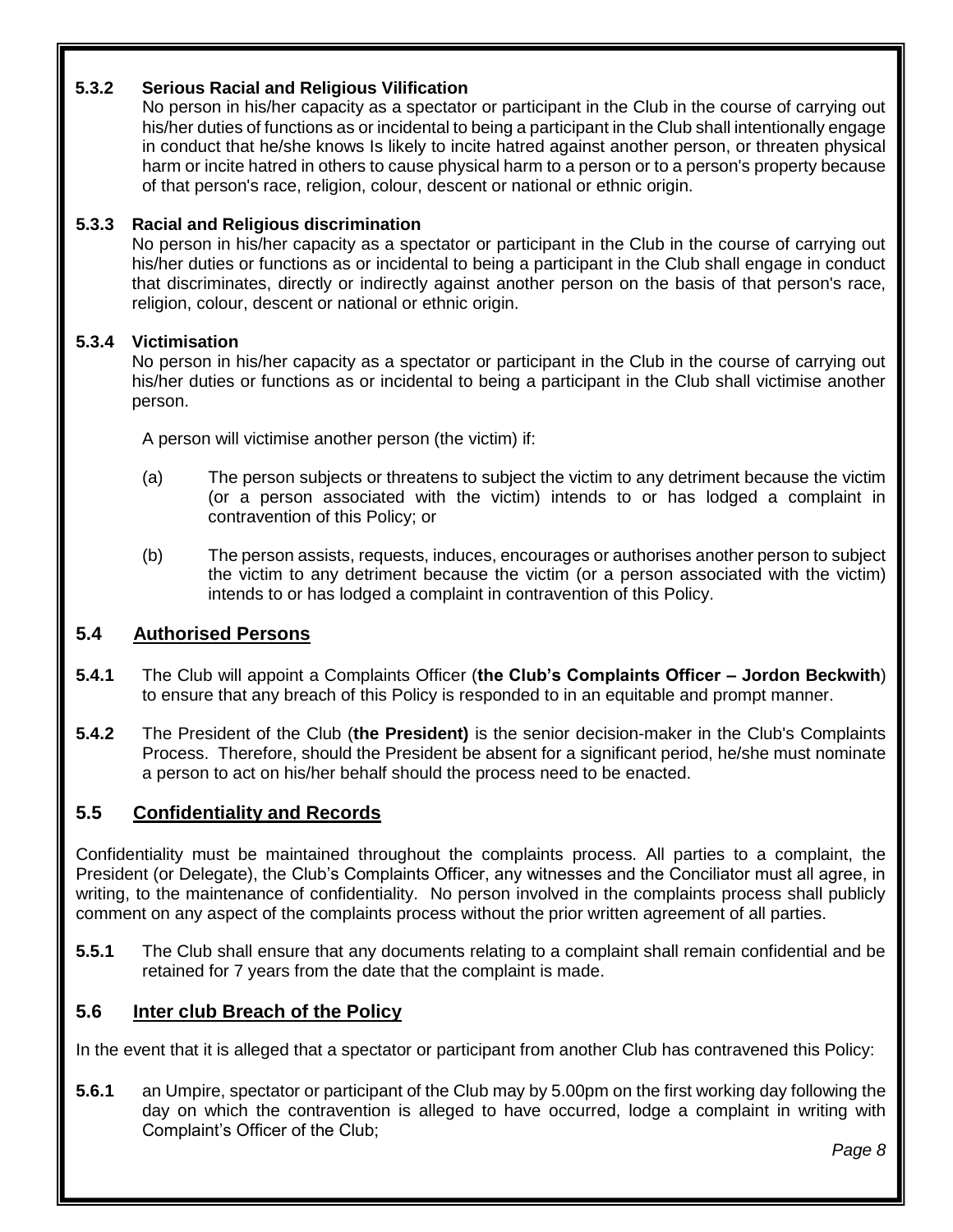- **5.6.2** The Complaint's Officer of the Club where the complaint was made shall, by 5.00pm on the next day following the day that the complaint was lodged with the Club, lodge the complaint with the League's Complaints Officer;
- **5.6.3** The Club's Complaints Officer will take no further action once the complaint has been lodged with the League unless otherwise instructed by the League's Complaints Officer

#### **5.7 Intra Club Breach of the Policy**

In the event that it is alleged that a participant of the Club has contravened this Policy an umpire, spectator or participant may by 5.00pm on the first working day following the day on which the contravention is alleged to have occurred, lodge a complaint in writing with the Club's Complaints Officer.

#### **5.8 Management of Intra Club Complaints**

The Club's Complaints Officer shall:

- **5.8.1** Make every effort to ensure that:
	- 5.8.1.1 confidentiality is maintained at all times during the complaints process and that the outcome of the complaints process remains confidential;
	- 5.8.1.2 any breach of confidentiality is referred to the Western Region Football League's Tribunal no later than 5pm on the next working day following the day that the breach was discovered;
- **5.8.2** Inform the person alleged to have contravened the Policy (**the respondent**) of the complaint and provide the respondent with an opportunity to respond to it;
- **5.8.3** Inform only the President of the Club or Nominee, that a Complaint has been received by the Complaints Officer;
- **5.8.4** Obtain written statements from any witnesses identified by both parties to the complaint;
- **5.8.5** Where available, obtain any other evidence;
- **5.8.6** Arrange for the complaint to be conciliated, by an independent conciliator agreed upon by both parties;
- **5.8.7** Take all steps necessary for the complaint to be conciliated within 5 working days from the day on which the incident is alleged to have occurred;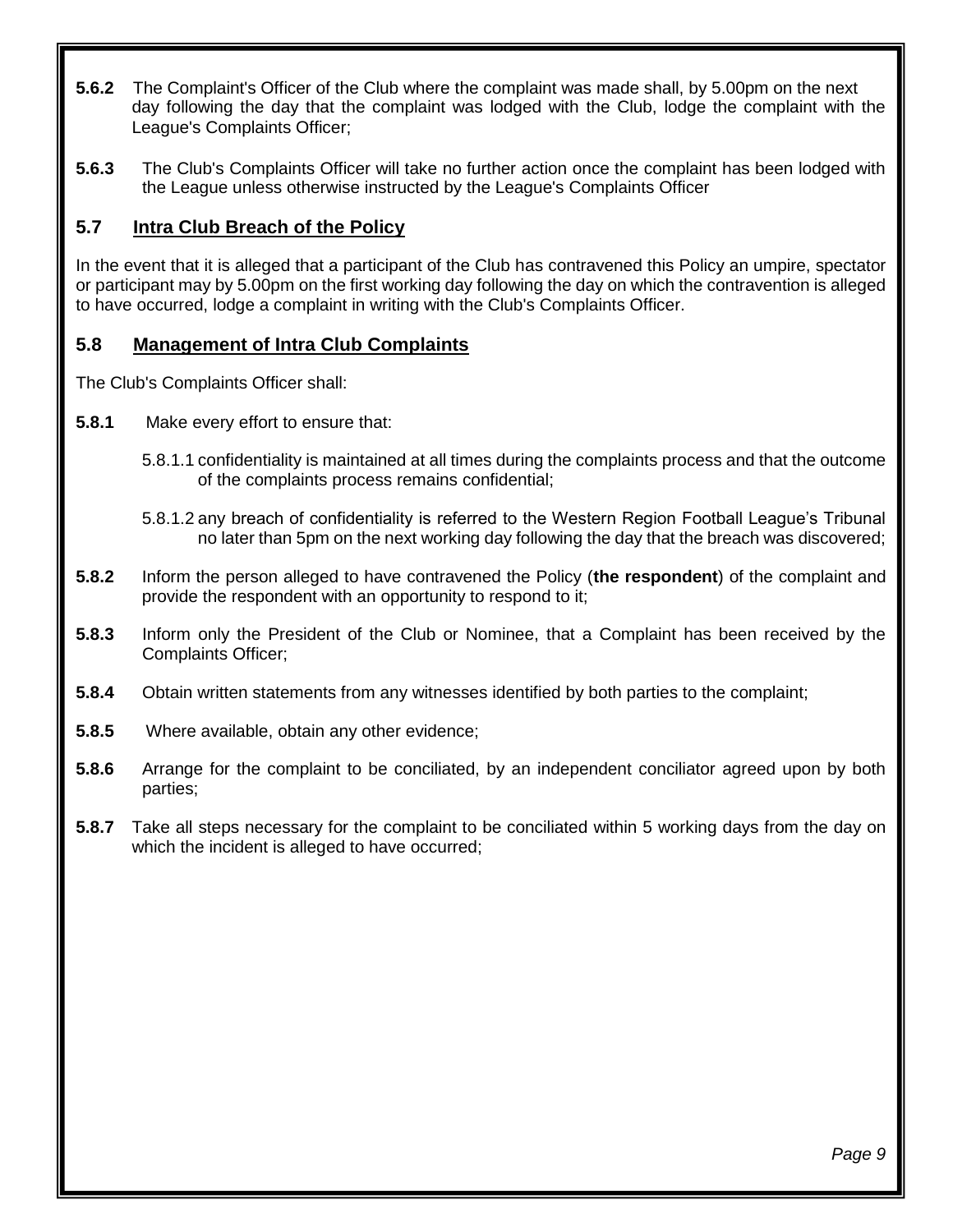- **5.8.7** refer the complaint to the League's Tribunal:
	- **5.8.8.1** When the complainant informs the Complaints Officer that the matter has not been resolved through conciliation. The Complaints Officer will if requested by the complainant, take all steps necessary for the complaint to be referred to League's Tribunal within 5 working days from when the conciliation failed;
	- **5.8.8.2** Directly when a respondent has previously taken part in conciliation as a respondent of a complaint;
	- **5.8.8.3** When both the Club's Complaints Officer and President have determined that the complaint was lacking in substance and was made vexatiously;
	- **5.8.8.4** when both the Club's Complaints Officer and President determine that under sections 24 or 25 of the *Racial and Religious Tolerance Act* 2001 (Vic) the complaint could be considered as "serious", he/she will take all steps necessary for the complaint to be referred to the League's Tribunal within 5 working days from the day on which the incident is alleged to have occurred.
- **5.8.8** Ensure that any time limit referred to in this Policy may be extended by the Club if in the opinion of the President of the Club it is just and equitable to do so;
- **5.8.9** Ensure that where a matter is resolved by conciliation the only public statement that shall be made shall be agreed to by both parties to the complaint and the Club's President and that the terms of any settlement are finalised to the satisfaction of the complainant and respondent and signed by the parties and the conciliator.

#### **5.9 Club's Liability**

The Club will take every reasonable step to ensure compliance with this policy but will not be held vicariously liable for conduct engaged in by a participant which if found to have contravened this Policy, if the Club is unable to establish that it took reasonable precautions to prevent the participant from engaging in that conduct.

#### **5.10 Monitoring and Review of the Policy**

The Policy will be monitored on an ongoing basis by the Club's General Committee.

#### **5.11 Policy Commencement**

This Policy was passed by the Club's 2006 General Committee in June 2006 and will take effect from this date.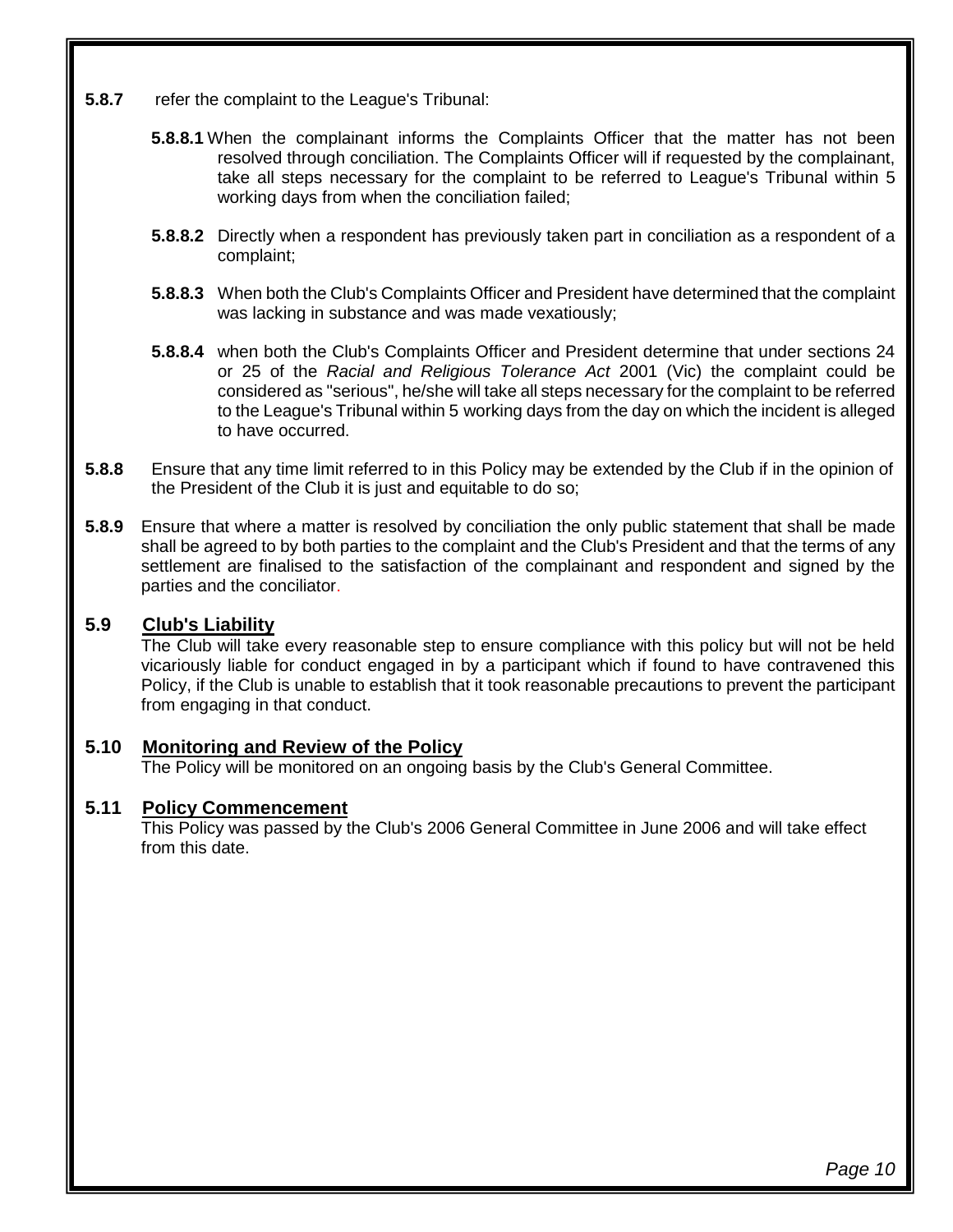## **6.0 SMOKE FREE POLICY**

#### **6.1 Rationale**

The Altona Junior Football Club recognises that passive smoking (inhaling second-hand smoke) is hazardous to health and that non-smokers, in particular children, should be protected from tobacco smoke. Passive smoking can lead to other serious illnesses such as bronchitis, lung cancer, cardiovascular disease, and chest illnesses in children. Accordingly, the following policy has been developed by the Altona Junior Football Club to help protect people's health.

The move to go SmokeFree also complements the Altona Junior Football Club*'s* desire to create a healthy family and friendly environment. Our club believes that such an environment and image will be advantageous in attracting new members and positively promoting the club in the community.

Legislation and the legal duty of care also provide reasons to have a SmokeFree club. Under common law the Altona Junior Football Club has a legal duty of care to ensure that employees, volunteers, players and officials are not exposed to potentially harmful situations. The Occupational Health and Safety Act also stipulate that employees and working volunteers must have a safe environment to work in. Victorian SmokeFree dining legislation also states that enclosed dining areas must be SmokeFree.

#### **6.2 Who is affected by the Policy?**

This policy applies to all members, administrators, officials, coaches, players and visitors of the Altona Junior Football Club*.*

#### **6.3 Implementation**

This policy is effective from the 1<sup>st</sup> March 2006.

#### **6.4 Designated Smoke Free Areas**

The Altona Junior Football Club requires the following areas to be SmokeFree:

- Club and social rooms
- Administration and office areas
- Changing rooms
- Toilet blocks
- Indoor spectator viewing areas
- Playing areas
- Eating areas
- Grandstands and spectator viewing areas
- Near entries and exits of buildings, facilities, and the ground

#### **6.5 Sale of Tobacco Products**

The Altona Junior Football Club will refrain from selling tobacco products.

#### **6.6 Behavioural Expectations**

The Altona Junior Football Club recognises that role modelling can have a significant impact upon the junior members of the club. Hence, the following individuals and groups will refrain from smoking while they are acting in an official capacity for the club or while in club uniform:

*Page 11*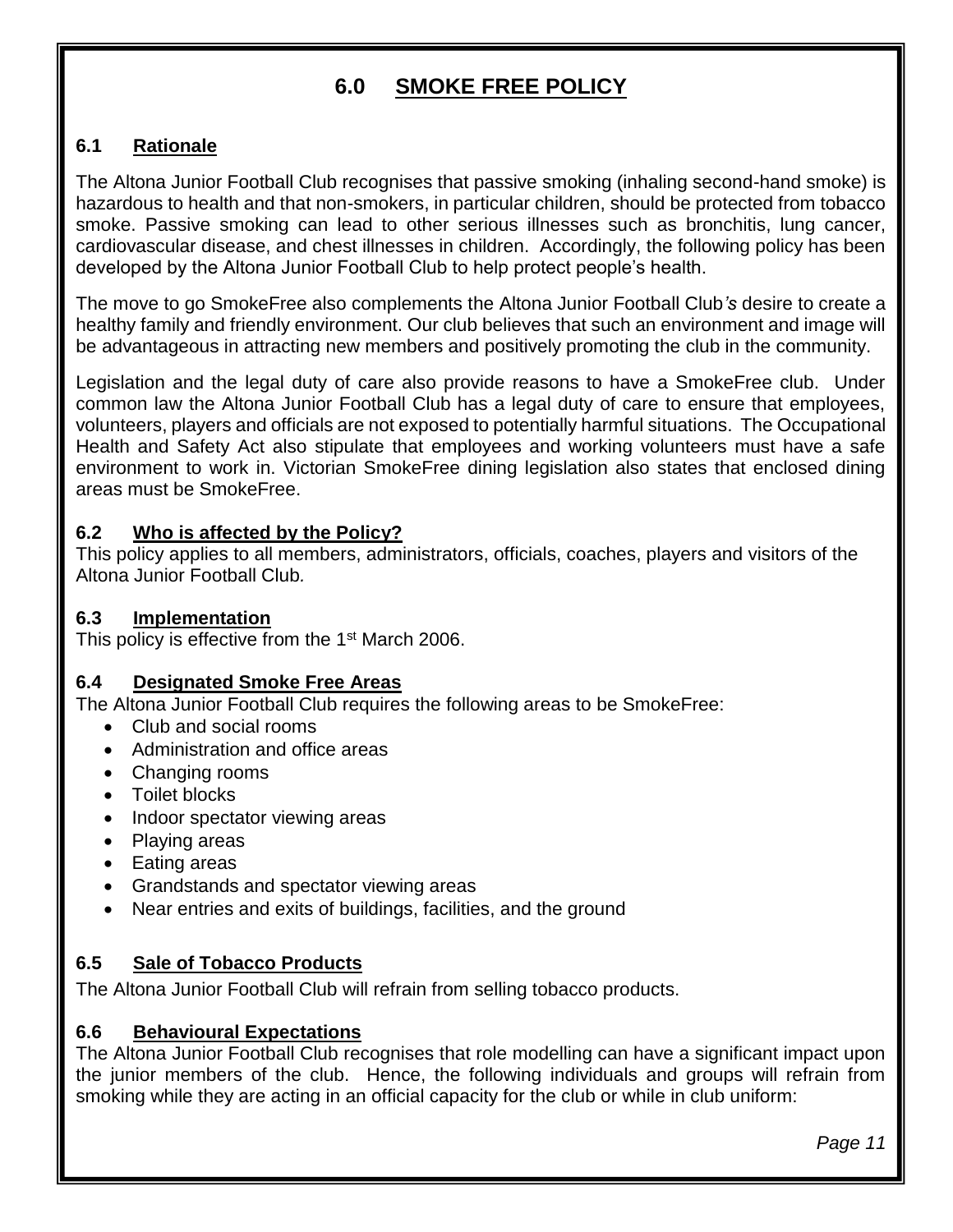- Coaches (when coaching or representing the club)
- Trainers (when training players)
- Officials (when officiating for the club)
- Volunteers (when working for the club)
- Players (when in uniform and representing the club)

Coaches & trainers will also speak to junior players about the effects of smoking on performance.

#### **6.7 Promotion of the Policy**

The following mediums will remind patrons about the Altona Junior Football Club*'s* SmokeFree policy:

- Non-smoking signs
- Club handbook
- Advertising and promotional resources (eg brochures, newspaper ads etc)
- Club correspondance (letters, faxes, e-mails etc.)
- Announcements
- Table signage
- Function speeches
- Signage

Ashtrays will be removed from the clubrooms to discourage smoking. Cigarette butt bins will be provided outside to encourage smokers to smoke outside.

#### **6.8 Non-Compliance Strategy**

The following five step non-compliance strategy will be followed if anyone breaches the Altona Junior Football Club*'s* SmokeFree policy.

- 1. Assume that the person is unaware of the SmokeFree policy.
- 2. A staff member or club representative will approach the person breaching the policy and politely ask them to refrain from smoking and remind them about the SmokeFree policy.
- 3. If the offence continues, then the most senior staff member or most senior club representative will verbally warn them again and hand over a formally written letter that outlines the club's policy on smoking. The offending patron must also be made aware that if they don't stop smoking then they will be required to leave the club's facility. The club's management committee will sign off on the letter. This letter will be pre-written and kept both behind the bar and at the ground so that copies are readily available.
- 4. If the offence does continue then the patron will be escorted out of the facility by staff and/or a senior club representative.
- 5. Under no circumstances should the Altona Junior Football Club*'s* SmokeFree policy be breached: No matter whom the offender is.

#### **6.9 Policy Commencement and Review**

This Policy was passed by the Club's 2006 General Committee on the 23<sup>rd</sup> February 2006 and will take effect from this date. The policy will be reviewed three months after its introduction and then on an annual basis thereafter. This will ensure that the policy remains current and practical.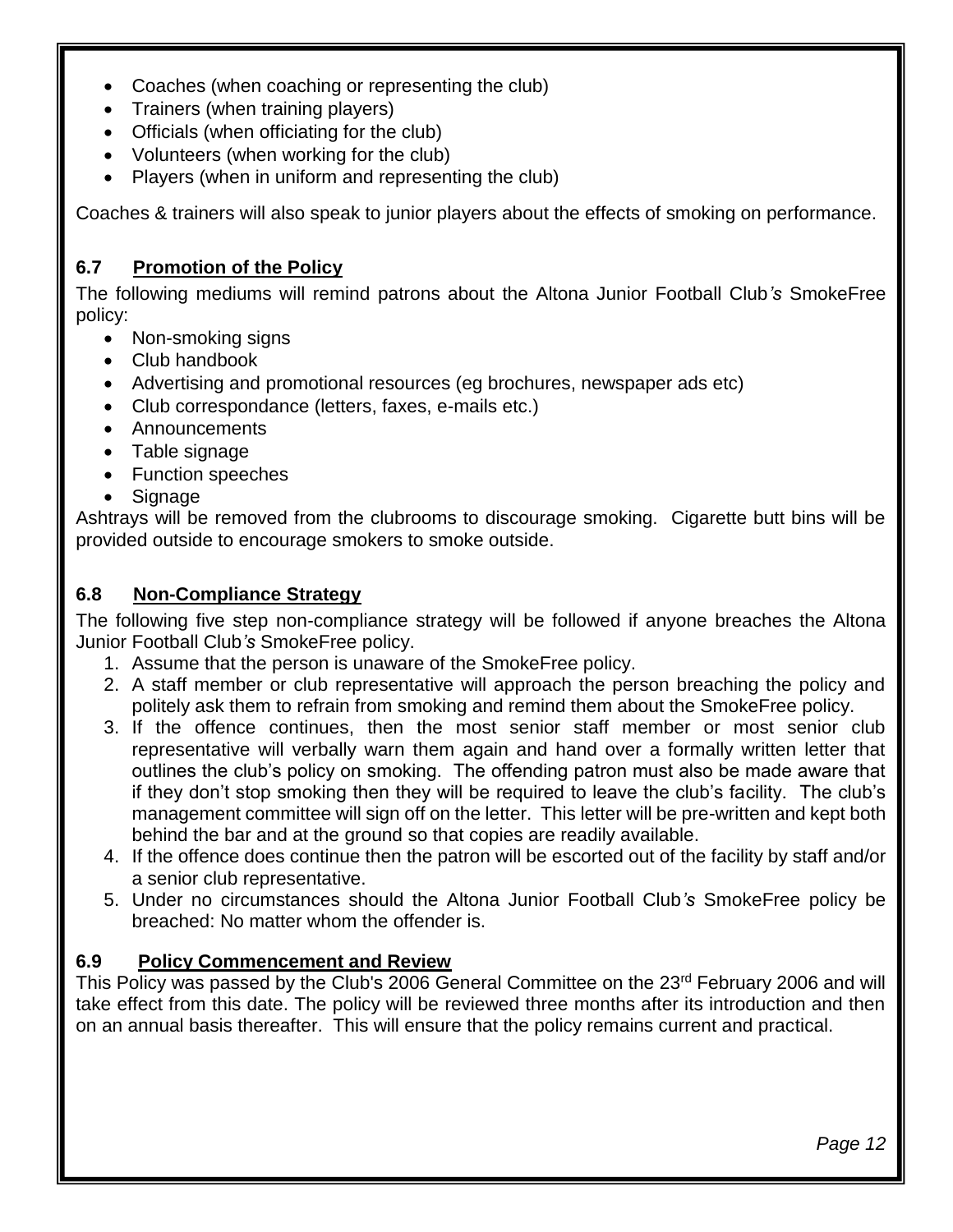## **7.0 PAYMENTS POLICY**

#### **7.1 Rationale**

The Altona Junior Football Club Inc. (AJFC) is a not for profit community sporting organisation that relies heavily on the funds derived from registration fees to ensure a high-quality, safe and structured environment for its players and volunteers.

This policy has been developed to ensure that AJFC maintains financial sustainability through the timely collection of affordable registration fees, and continues to provide essential support and resources for the club and its members.

Coaches and team managers will be informed of this policy to enable its enforcement.

#### **7.2 Payment by Due Date**

Registration fees for all players are due and payable to AJFC as follows:

- 1. Payments can be made prior to Rego Day via the club website.
- 2. All fees must be paid in full by Round 4 of the current season unless a Payment Plan has been agreed to and entered into with the approval of the Registrar and/or Treasurer.
- 3. Players selected for Interleague, or a similar competition, will be required to pay associated fees and costs prior to participation in the competition.

Failure to pay fees by the due date may result in players not being eligible to access benefits of the competition such as selection, finals or participation trophies. Players who have outstanding registration fees may not be granted a clearance or be able to register with another club until all financial obligations to the Club are met.

#### **7.3 Schedule of Fees for season 2019**

o 1 Child (new or transferring player) 6 (1) 1 Child (new or transferring player)

o 1 Child (existing player)  $\sim$  5200.00

- o 3 or more children (existing fee structure for first two
	- + \$130 for each sibling thereafter)

#### **7.4 Refunds**

Where circumstances such as injury prevent a player from continuing their participation in the competition, a full or partial refund may be available. The decision to apply a refund, and the amount to be refunded, is at the discretion of the Treasurer and/or Registrar. All decisions shall be presented to the Committee of Management to ensure transparency.

#### **7.5 Exceptions**

The intent of this policy is not to discourage participation by players experiencing financial hardship. Players unable to meet payment due dates must contact the Registrar/Treasurer to make alternative payment arrangements.

#### **7.6 Policy Commencement and Review**

Commenced in January 2011 and reviewed by the General Committee and endorsed in November 2011.

*Page 13*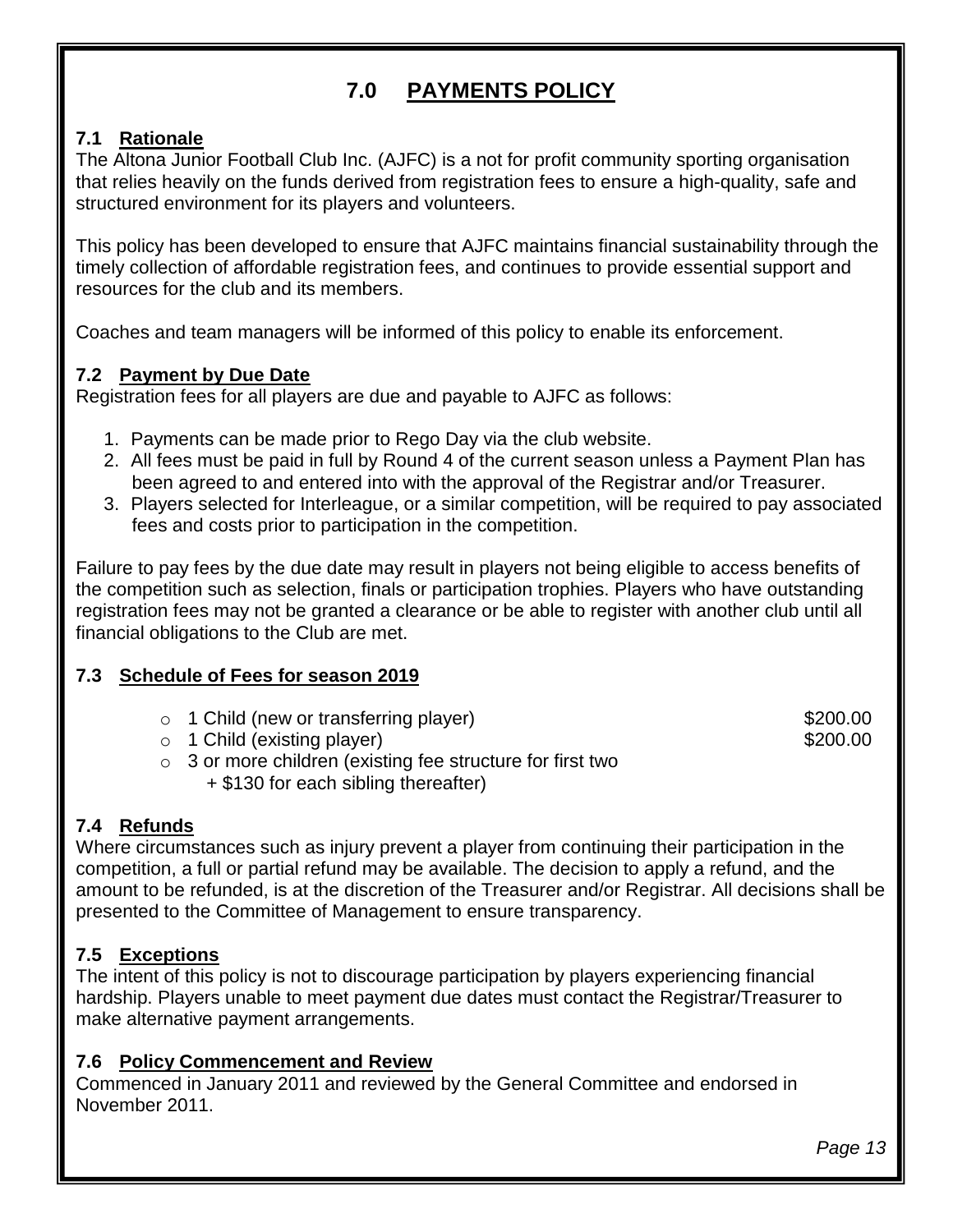### **8.0 VOLUNTEER MANAGEMENT**

#### **8.1 Rationale**

The achievement of the goals of Altona Junior Football Club is dependent upon the active participation of members of the club and broader community. To this end, the club welcomes and encourages the involvement of volunteers at all levels of club operations and activities. Meaningful and productive volunteer roles will be defined by the club, with appropriate recruitment, support and recognition of volunteers being given priority by the club.

#### **8.2 Volunteer Rights & Responsibilities**

As a valuable resource to the club, volunteers have the right to be treated with respect, afforded safety and enjoyment in their roles and any appropriate training to assist them to fulfil their tasks. In return, volunteers shall agree to actively perform their duties to the best of their abilities and to remain loyal to the club's policies and guidelines.

#### **8.3 Working with Children Checks**

Consistent with AFL Victoria's policy (Feb 2009), it is the responsibility of volunteers in all of the following roles to obtain or hold a current Working with Children Check.

- Coaches, Assistant Coaches, Team Managers and Trainers
- ◆ Executive and General Committee members: and
- Any other roles deemed to have direct supervision of children as determined by the committee

#### **8.4 Volunteer Records**

A system of confidential volunteer records will be maintained by the club for compliance, support, communication and recognition needs. Records enable the club to improve its operations in the area of volunteer management.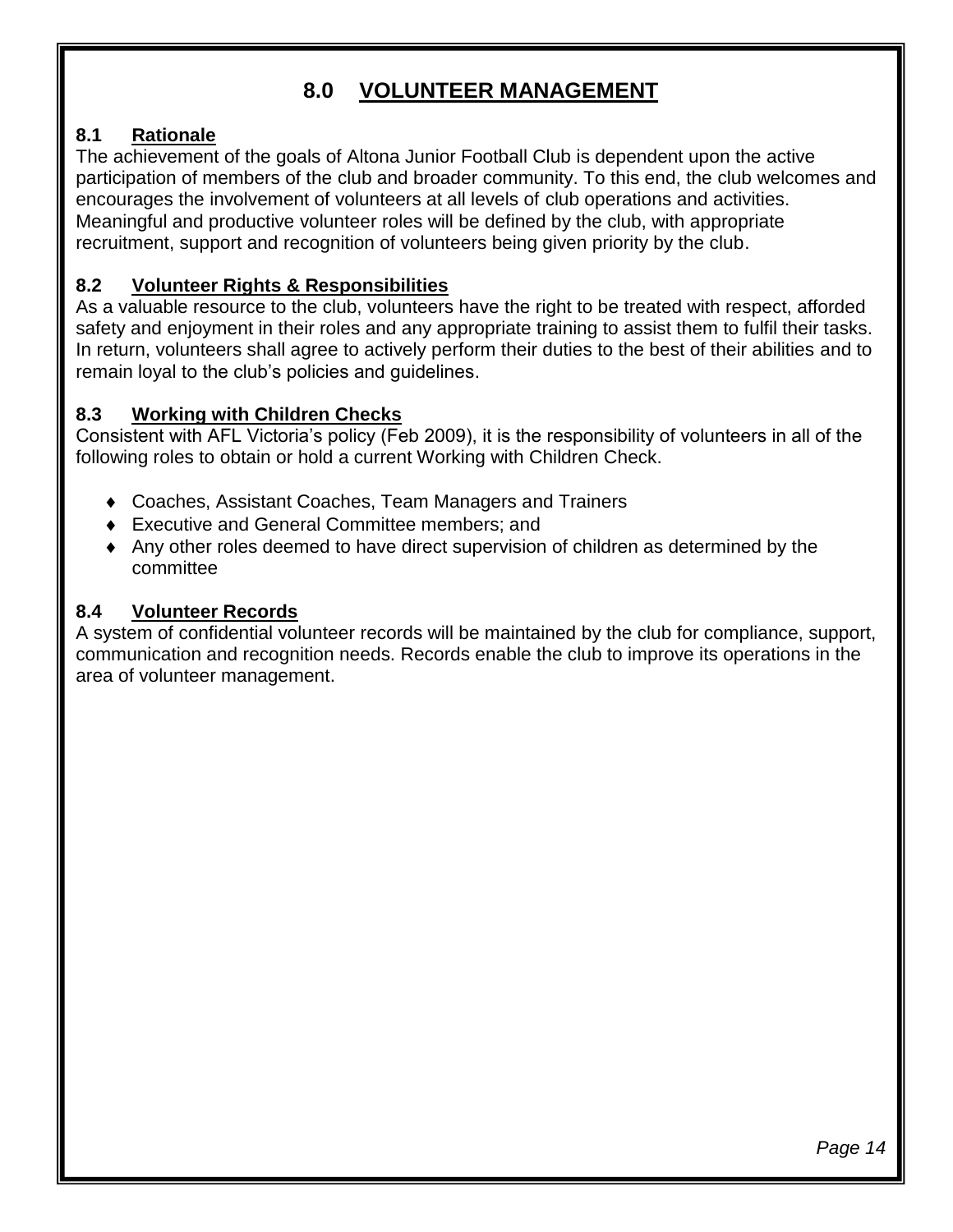#### **8.5 Volunteer Roles**

AJFC is completely managed and operated by volunteers. People's ability to volunteer from time to time or on a regular basis is what helps our club thrive. As well as coaching and committee roles, the club and its teams require the following:

**Team Manager** – support the coach and the team in all its organisational needs at training and game days by ensuring all equipment is available and paperwork is completed and necessary support roles such as timekeeper, umpires and other team / game support people are in place.

**Trainer –** team support person with Level 1 first aid training (arranged by the club) responsible for administering first aid to any injured children. The trainer is required to carry a first aid kit to each home and away game (provided by the club) and sit on the interchange bench during games.

**Time Keeper** – officiating with opposition side by sounding the siren at the start and finish of each quarter, recording start and finish times and recording goals and points. Equipment (timer, siren, scorecard and pen) collected from the team manager before the game; sign the scorecard and that of the oppositions at the end of the game and return all equipment to the team manager.

**Water Person** - required to wear a team issued t-shirt and run on the field during quarters giving the children water to keep them hydrated throughout the game. The water bottles are provided. The Water Person will be required to take the water bottles home to be cleaned and refilled and then returned the following week.

**Runner** – assisting the coach on game days delivering messages from the coach to the players in a quick and efficient way.

**Boundary Umpire** - to umpire matches in accordance with the Laws of the Game, in particular determining out of bounds, out of bounds on the full, centre square infringements, throwing ball back into play etc.

**Goal Umpire** - to umpire matches in accordance with the Laws of the Game, in particular determining whether goals or behinds have been scored, communicating this to the field umpire and recording scores.

**Umpires Escort** – to ensure the safety of field umpires entering and leaving the ground at the start half time and end of the game.

**Match Day Manager** – be responsible for monitoring spectator behaviour, be the point of contact for any queries or concerns at the venue.

**Committee (Executive & General)** - President, Vice President, Treasurer, Registrar, Club Administrator – all of these positions are nominated at the club's Annual General Meeting held at the end of the football season and any members of our football community can stand for nomination to the Executive Committee or the General Committee. The Committee meets monthly or on an as needs basis and takes responsibility for the strategic direction and day-to-day operations of the club.

All of the above roles are in brief and full position descriptions are available. Volunteering in community football provides opportunities for learning, supporting your community, meeting different people, seeing children develop and having lots of fun. *Page 15*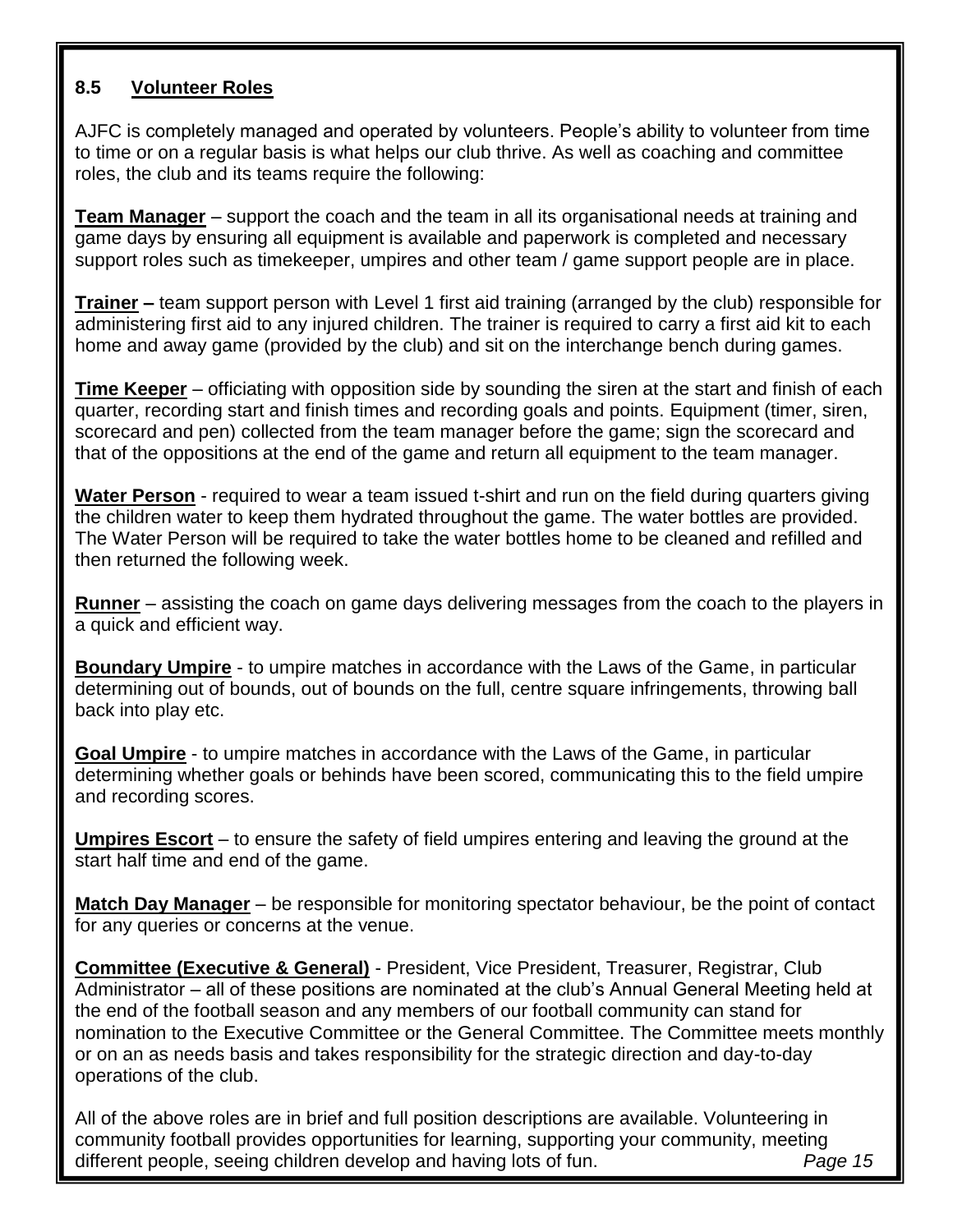## **9.0 REGISTRATION POLICY**

#### **9.1 Rationale**

The AJFC relies upon the ability to send information regarding club news, events and information to keep its members and players up to date and informed. The national legislation within the SPAM & Privacy Acts 2013 have changed, and unless the club has authorisation from the member or player it will not be able to email through any form of communication including newsletters or information regarding marketing, fundraising or events. The AJFC requires access to its members and players via emails to ensure all information is forwarded onto its members in a timely manner. The AJFC is moving forward to providing communications that are environmentally sound, wasting less paper and that are economical for its volunteer's time. Without the ability to send any communications to its members, we are losing valuable opportunity and resources to expand and support or great club.

#### **9.2 Member/Player Rights & Responsibilities**

As an integral part of the AJFC, members and players are encouraged to authorise the Altona Junior Football Club to send emails regarding fundraising, events and marketing (including receiving emails from third parties, our sponsors). It is the member and player right to deny access to this form of communication, however, a paper format may not be available. The member or player responsibility is to maintain its knowledge of club news, events and information.

#### **9.3 Altona Junior Football Club Rights & Responsibilities**

It is our responsibility to ensure all club members and players are well informed of club news, events and fundraising without misusing this right. Members and players will not be sent any information that is not relevant to the club. Emails from third parties will be authorised prior by the Committee.

#### **9.4 Process of Registration to the WRFL**

It is compulsory for **all** players to be registered to the WRFL.

Each year, the player/member will have the ability to pay fees and register online via the club link at [AJFC Registration](https://reg.sportingpulse.com/v6/regoform.cgi?aID=3007&pKey=18082119f6c347cbd16cabf25a94f496&cID=317&formID=36056) At this point the player/member will be given the opportunity to tick the box authorising Altona Junior Football Club to send information via email.

#### **9.5 Communications**

The authorisation to send communications to its members and players is imperative. All communication will be legitimate including our newsletter from the Altona Junior Football Club which will include all upcoming dates to remember and team news. All communication from our sponsors will be authorised by Committee prior to sending.

#### **9.6 Policy Commencement & Review Date**

Commenced in January 2014 and reviewed by the General Committee and endorsed January 2014. Reviewed January 2019.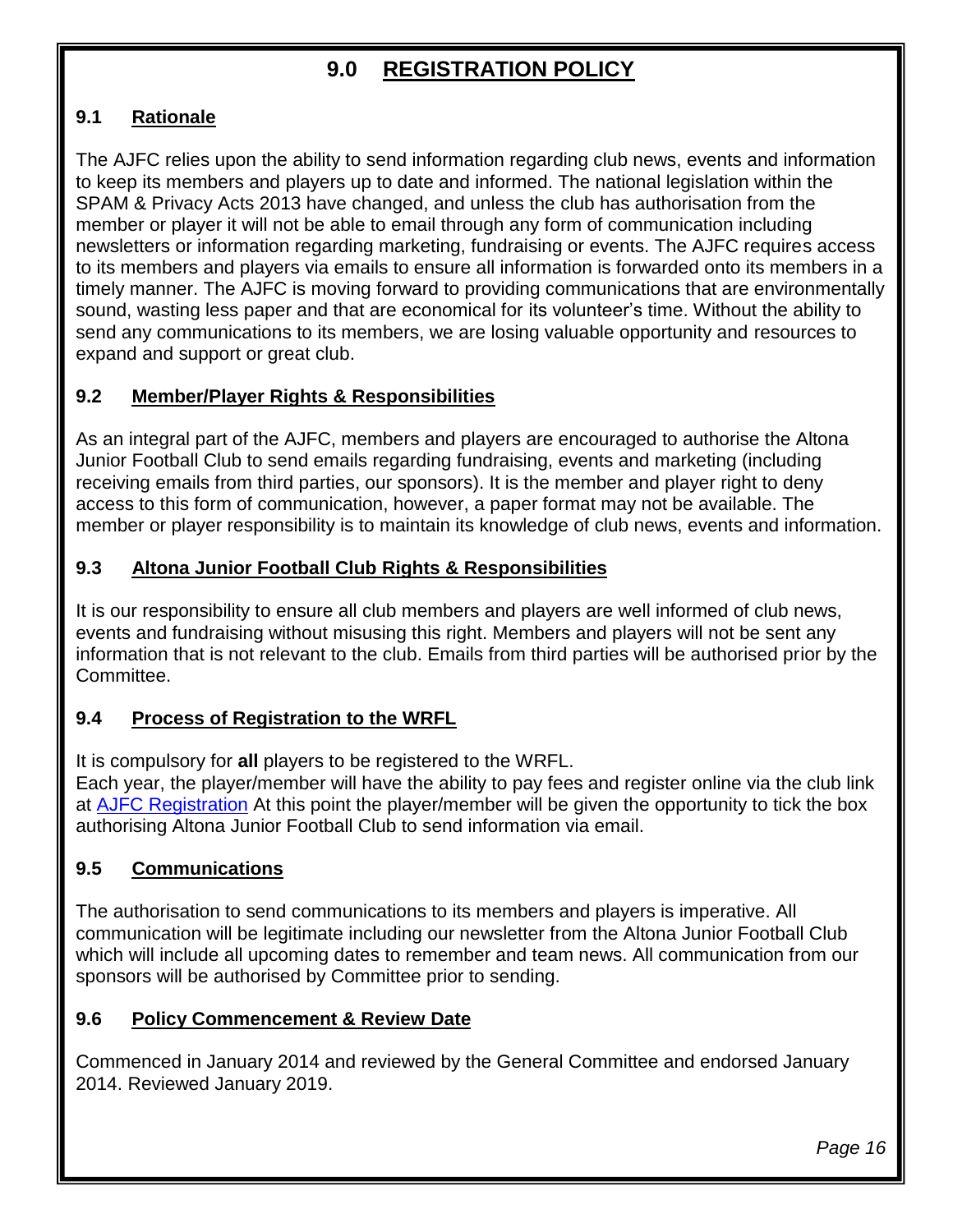### **10.0 Nomination for WRFL Interleague Policy**

#### **10.1 Rationale**

It is the view of the AJFC to facilitate and encourage players with elevated skill the opportunity to participate in Interleague and other high level of standard competitions. To ensure the fairness of nominations the AJFC will adopt procedures to allow the club correct allocation of players to vacancies for competition, within the players' relevant age group. The AJFC will advise all nominated players with potential of their rights.

#### **10.2 Nomination Criteria**

**10.2.1.** Nomination is not only based on skill but previous season ability and rank in the AJFC vote count.

**10.2.2.** Each age group shall have its own nomination process as per section 10.2.5

**10.2.3.** Nomination is initiated by Coaches and guided by AJFC Executive Committee.

**10.2.4.** Nominations for each age group will follow this ruling;

**U13 :** The Winner and Runner-Up from previous season AJFC Best & Fairest Vote Count will be automatically nominated. From this pool at least ONE player will be selected by the WRFL Selections Panel. NB: Players who have not played the previous season with AJFC will be given consideration for nomination.

**U14 and U15 :** Coaches are permitted to nominate as many players as they see fit. **10.2.5.** Each age groups Coach's nominees are forwarded to the Coaches Co-ordinator or Registrar if no Coaches Co-ordinator has been elected onto committee, for processing with Western Region Football League.

#### **10.3. Schedule of Interleague Fees**

**10.3.1.** Altona Junior Football Club will not pay for any registration fees partial or in full.

**10.3.2.** Altona Junior Football Club will not assist in paying for the Interleague Guernsey, (at its own discretion taking into consideration the Clubs financial position.)

**10.3.3.** Altona Junior Football Club will endeavour to assist players experiencing genuine "in times of hardship" on case by case basis.

#### **10.4. Policy Commencement & Review Date**

Commenced in January 2015 and reviewed by the General Committee and endorsed November 2014. Reviewed January 2019.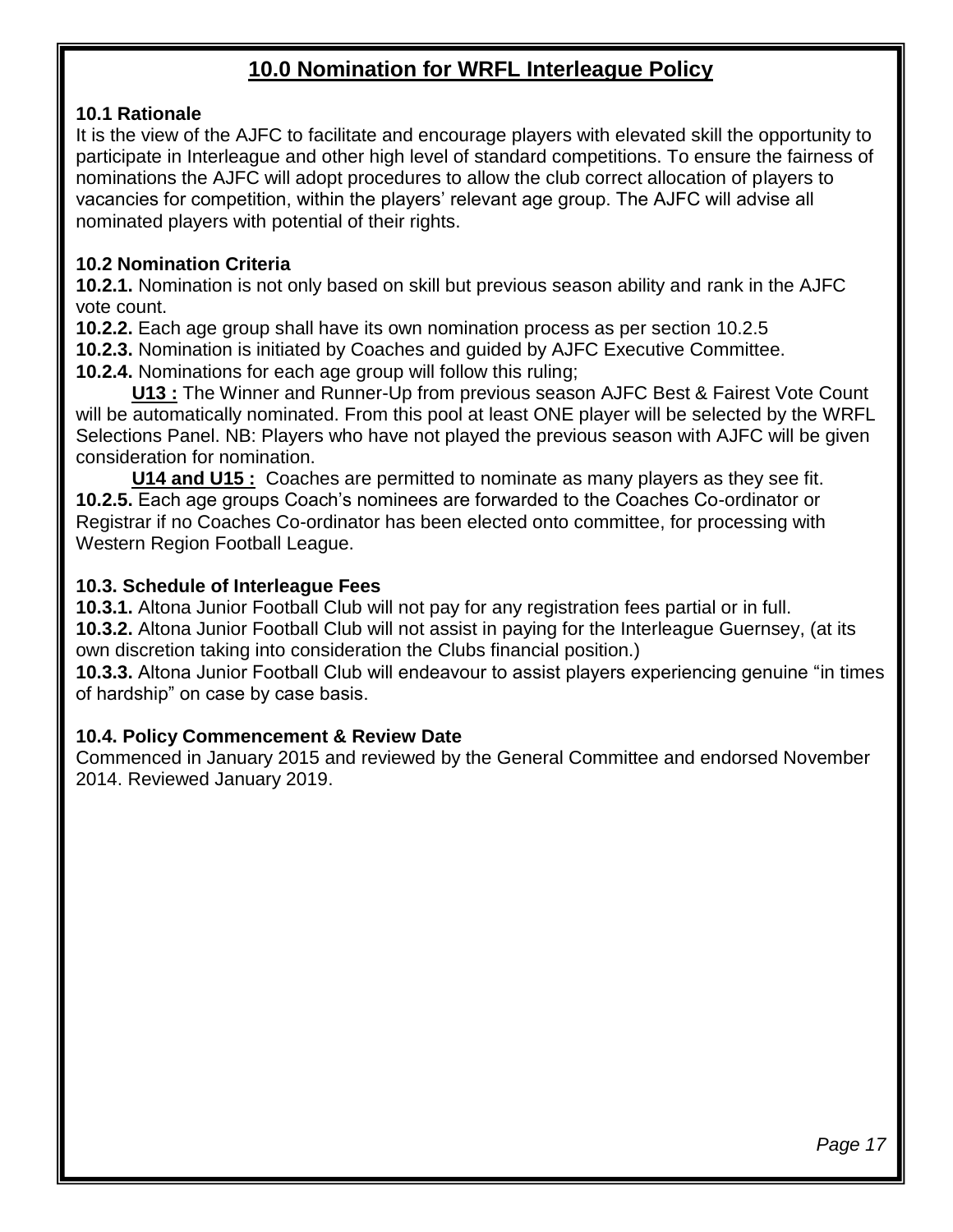## **11.0 MOUTHGUARD POLICY**

#### **11.1 Introduction & Rationale**

Every year thousands of people are treated for dental injuries that could have been avoided by wearing a protective, custom-fitted mouthguard. Wearing a custom-fitted mouthguard helps to absorb and spread the impact of a blow to the face, which may otherwise result in an injury to the mouth or jaw.

Dental injuries can result in time off school or work to recover, can be painful and disfiguring, may involve lengthy and complex dental treatment. The cost of an injury to the teeth or jaw far exceeds the cost of a mouthguard**.**

#### **11.2 Types of Mouthguards** *Custom-fitted mouthguards*

Custom fitted mouthguards are superior to over the counter mouthguards and are made from a dental impression and a plaster model of the teeth. They provide the best protection fit and comfort for all levels of sport.

#### *Over-the-counter (boil and bite) mouthguards*

These mouthguards include stock mouthguards that do not require fitting, and mouthguards that can be placed in hot water and then self-fitted by biting into them. These offer less protection, can dislodge during play and are not recommended.

#### **11.3 Altona Junior Football Club Rights & Responsibilities**

The Altona Junior Football Club will continue to provide the opportunity for all members' to access a custom mouth guard fitting prior to the season commencing, via a reputable dental specialist of current committees choice. It is not compulsory for members to utilise this option. The Altona Junior Football Club cannot guarantee that any injury as a result of not wearing a mouthguard will be covered by our insurance, and therefore will not be responsible for any harm, damage, medical costs or loss of income associated with any injury while not wearing a mouth guard.

#### **11.4 The Mouthguard Policy**

Considering the safety and protection benefits presented by mouthguards, the committee have voted unanimously to instigate a mouthguard policy with immediate effect.

• Mouthguards are mandatory and are required to be worn by all players during contact training and at games.

• The club will operate a strict 'No Mouthguard, No Play' policy without exception.

• Coaches and Managers will encourage all players to comply and will remove known non-complying players from training or game environments until such time as they comply.

The club's priority is to deliver the highest standards of safety on and off the field at all times. This policy is implemented as part of this objective.

By registering your child with the Club you agree to abide by this policy.

#### **11.5 Exceptions**

AJFC understands that in certain genuine medical circumstances a player may not be able to wear a mouthguard. An Application for Exemption to play football without a mouthguard must be completed, and this will be supported by a current doctor certificate for **that relevant season** with clear reasoning and or explanation as to the inability to observe this Mouthguard Policy. Committee will review application and determine outcome. Committee decision is final.

#### **11.5 Policy Commencement & Review Date**

Commenced in November 2016. Reviewed January 2019.